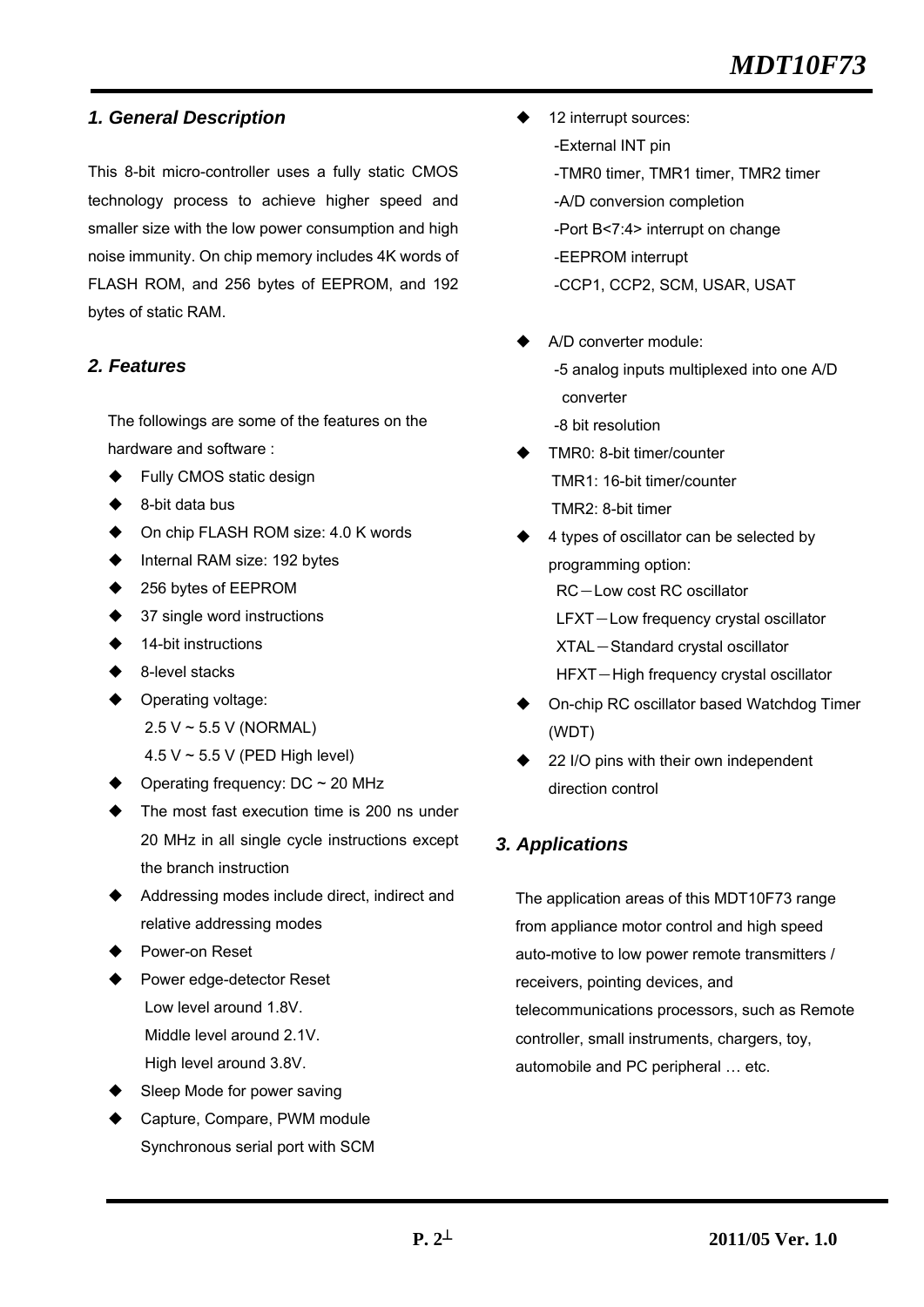## *4. Pin Assignment*



## *5. Order Information*

| <b>Device</b> | <b>ROM</b><br>(Words) | <b>RAM</b><br>(Bytes) | I/O | A/D<br>(8 bits) | Timer<br>(8/16) | <b>CCP</b> | SCM/<br><b>USART</b> | Package       |
|---------------|-----------------------|-----------------------|-----|-----------------|-----------------|------------|----------------------|---------------|
| MDT10F73K12   | 4Κ                    | 192                   | 22  | 5-channel       | 2/1             | 2          | <b>YES/YES</b>       | <b>SKINNY</b> |
| MDT10F73S12   | 4K                    | 192                   | 22  | 5-channel       | 2/1             | 2          | <b>YES/YES</b>       | <b>SOP</b>    |
| MDT10F73SS12  | 4Κ                    | 192                   | 22  | 5-channel       | 2/1             | 2          | <b>YES/YES</b>       | <b>SSOP</b>   |

## *6. Pin Function Description*

| <b>Pin Name</b> | <b>VO</b> | <b>Function Description</b>                                                                 |
|-----------------|-----------|---------------------------------------------------------------------------------------------|
| PA0~PA3, PA5    | I/O       | Port A, TTL input level / Analog input channel                                              |
| PA4             | I/O       | PA4, Schmitt Trigger input levels, Open drain output                                        |
| PB0~PB7         | $II$      | Port B, TTL input level / PB0: External interrupt input<br>PB4~PB7: Interrupt on pin change |
| PC0~PC7         | I/O       | Port C, Schmitt Trigger input levels                                                        |
| /MCLR           | L         | Master Clear, Schmitt Trigger input levels                                                  |
| OSC1/CLKIN      |           | Oscillator Input / external clock input                                                     |
| OSC2/CLKOUT     | O         | Oscillator Output / in RC mode, the CLKOUT pin has 1/4 frequency of CLKIN                   |
| <b>VDD</b>      |           | Power supply                                                                                |
| <b>VSS</b>      |           | Ground                                                                                      |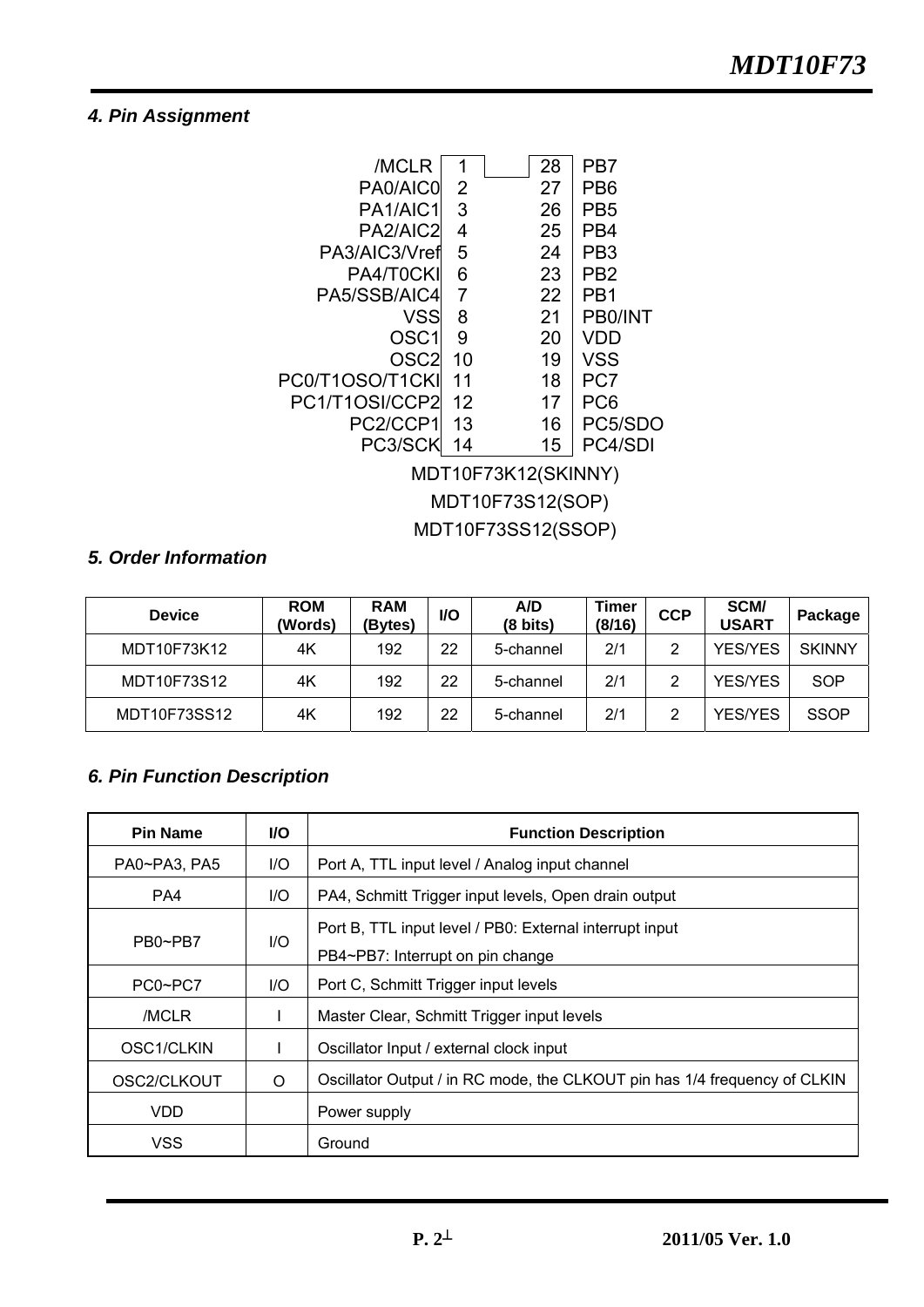## 7. Memory Map

(A) Register Map

| wyww.map<br><b>Address</b> | <b>Description</b>                  |
|----------------------------|-------------------------------------|
| <b>BANK0</b>               |                                     |
| 00                         | <b>Indirect Addressing Register</b> |
| 01                         | <b>RTCC</b>                         |
| 02                         | <b>PCL</b>                          |
| 03                         | <b>STATUS</b>                       |
| 04                         | <b>MSR</b>                          |
| $\overline{05}$            | Port A                              |
| $\overline{06}$            | Port B                              |
| 07                         | Port C                              |
| 0A                         | <b>PCHLAT</b>                       |
| $\overline{OB}$            | <b>INTS</b>                         |
| $\overline{OC}$            | PIFB1                               |
| $\overline{OD}$            | PIFB <sub>2</sub>                   |
| 0E                         | TMR1L                               |
| 0 <sub>F</sub>             | TMR1H                               |
| 10                         | T1STA                               |
| $\overline{11}$            | TMR <sub>2</sub>                    |
| $\overline{12}$            | T <sub>2</sub> STA                  |
| 13                         | <b>SCMBUF</b>                       |
| 14                         | <b>SCMCTL</b>                       |
| 15                         | CCP1L                               |
| 16                         | CCP1H                               |
| 17                         | <b>CCP1CTL</b>                      |
| 18                         | <b>RCSC</b>                         |
| 19                         | <b>TXREG</b>                        |
| 1A                         | <b>RCREG</b>                        |
| 1B                         | CCP2L                               |
| $\overline{1C}$            | CCP2H                               |
| 1D                         | <b>CCP2CTL</b>                      |
| 1E                         | <b>ADRES</b>                        |
| 1F                         | ADS0                                |
| 20~7F                      | General purpose register            |
| <b>BANK1</b>               |                                     |
| 81                         | <b>TMR</b>                          |
| 85                         | CPIO A                              |
| 86                         | <b>CPIO B</b>                       |
| 87                         | CPIO <sub>C</sub>                   |
| $\overline{8C}$            | PIEB1                               |
| 8D                         | PIEB <sub>2</sub>                   |
| 8E                         | <b>PSTA</b>                         |
| 92                         | T2PER                               |
| 94                         | <b>SCMSTA</b>                       |
| 98                         | <b>TXSC</b>                         |
| 99                         | <b>BRREG</b>                        |
| <b>9A</b>                  | <b>EEDATA</b>                       |
| <b>9B</b>                  | <b>EEADR</b>                        |
| 9C                         | EECON1                              |
| 9D                         | EECON <sub>2</sub>                  |
| 9F                         | ADS1                                |
| A0~FF                      | General purpose register            |
|                            |                                     |

(1) IAR (Indirect Address Register): R00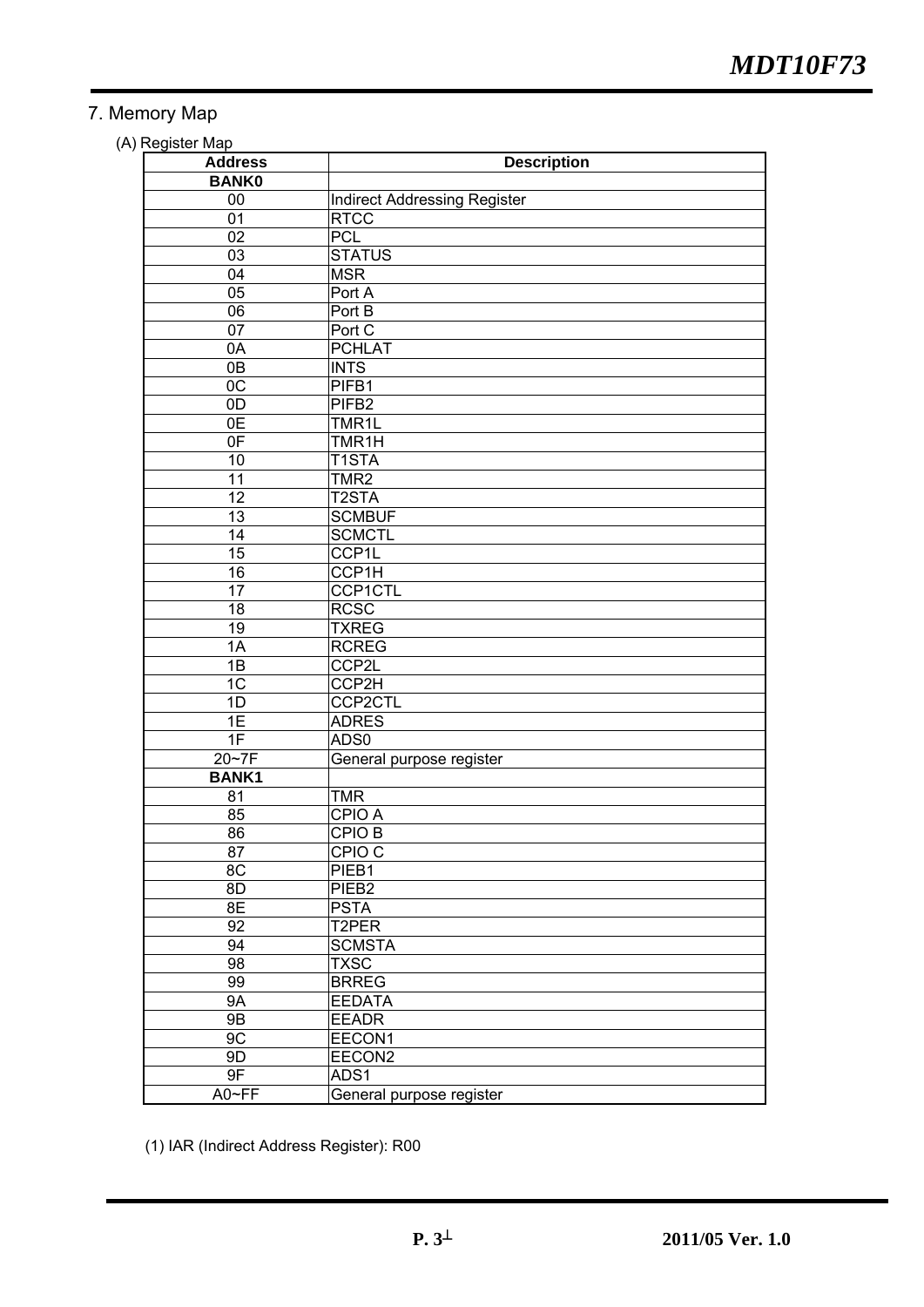(2) RTCC (Real Time Counter/Counter Register): R01

(3) PC (Program Counter): R02, R0A



(4) STATUS (Status register): R03

| <b>Bit</b>     | <b>Symbol</b>    | <b>Function</b>           |
|----------------|------------------|---------------------------|
| $\Omega$       | C                | Carry bit                 |
| 1              | HC               | Half Carry bit            |
| $\overline{2}$ | Ζ                | Zero bit                  |
| 3              | /PF              | Power down bit            |
| 4              | /TF              | WDT timer overflow bit    |
| 5              | RB <sub>S0</sub> | Register Bank select bit  |
|                |                  | $ 0:00h \sim 7Fh$ (Bank0) |
|                |                  | 1: 80h~FFh (Bank1)        |
| $7 - 6$        |                  | General purpose bit       |

(5) MSR (Memory Bank Select Register): R04

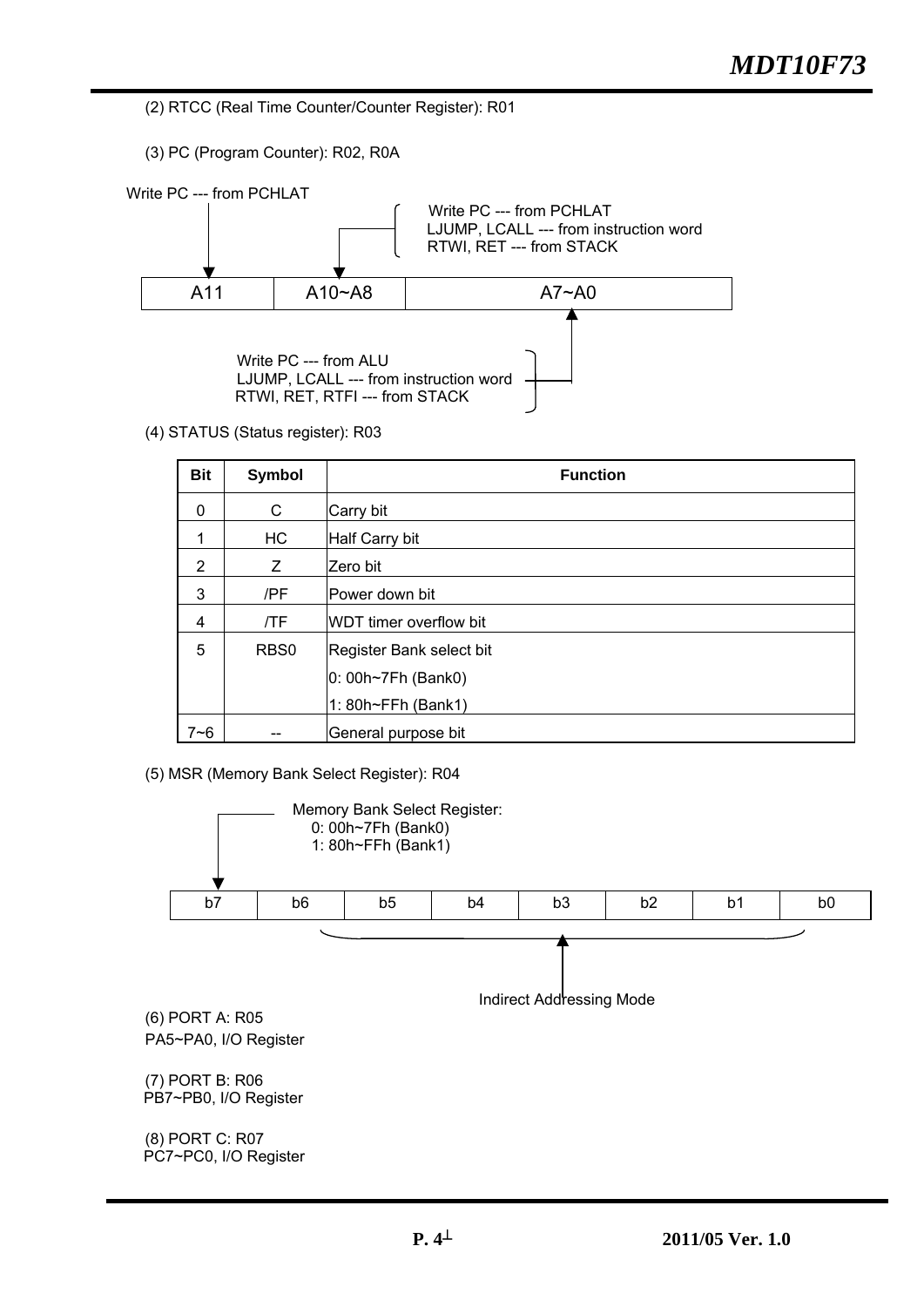(9) PCHLAT: R0A

(10) INTS (Interrupt Status Register): R0B

| <b>Bit</b> | <b>Symbol</b> | <b>Function</b>                                               |
|------------|---------------|---------------------------------------------------------------|
| 0          | <b>RBIF</b>   | PORT B change interrupt flag, Set when PB <7:4> inputs change |
| 1          | <b>INTF</b>   | Set when INT interrupt occurs                                 |
| 2          | TIF           | Set when TMR0 overflows                                       |
| 3          | <b>RBIE</b>   | 0: Disable PB change interrupt                                |
|            |               | 1: Enable PB change interrupt                                 |
| 4          | <b>INTS</b>   | 0: Disable INT interrupt                                      |
|            |               | 1: Enable INT interrupt                                       |
| 5          | <b>TIS</b>    | 0: Disable TMR0 interrupt                                     |
|            |               | 1: Enable TMR0 interrupt                                      |
| 6          | <b>PEIE</b>   | 0: Disable all peripheral interrupt                           |
|            |               | 1: Enable all peripheral interrupt                            |
| 7          | <b>GIS</b>    | 0: Disable global interrupt                                   |
|            |               | 1: Enable global interrupt                                    |

(11) PIFB1 (Peripheral Interrupt Flag Bit): R0C

| Bit           | <b>Symbol</b> | <b>Function</b>                               |
|---------------|---------------|-----------------------------------------------|
| $\Omega$      | TMR1IF        | TMR1 interrupt flag                           |
|               |               | 0: TMR1 did not overflow                      |
|               |               | 1: TMR1 overflowed                            |
|               | TMR2IF        | TMR2 interrupt flag                           |
|               |               | 0: No TMR2 to T2PER match occurred            |
|               |               | 1: TMR2 to T2PER match occurred               |
| $\mathcal{P}$ | CCP1IF        | CCP1 interrupt flag                           |
|               |               | 0: No TMR1 capture/compare occurred           |
|               |               | 1: A TMR1 capture/compare occurred            |
| 3             | <b>SCMIF</b>  | SCM interrupt flag                            |
|               |               | 0: Waiting SCM transmit/receive               |
|               |               | 1: The SCM transmission/reception is complete |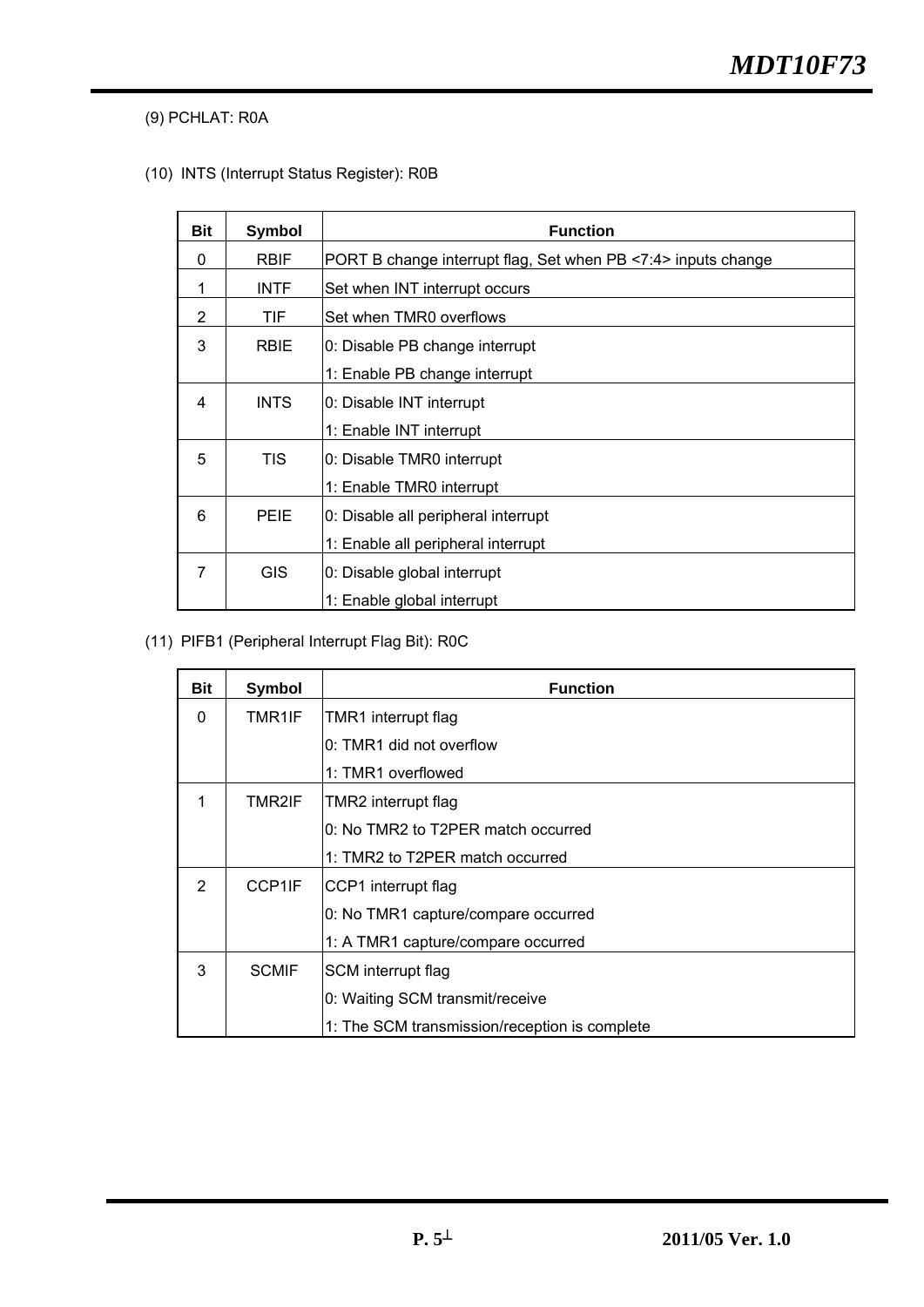| <b>Bit</b> | Symbol      | <b>Function</b>                       |
|------------|-------------|---------------------------------------|
| 4          | <b>TXIF</b> | USART transmit interrupt flag         |
|            |             | 0: The USART transmit buffer is full  |
|            |             | 1: The USART transmit buffer is empty |
| 5          | <b>RCIF</b> | UASRT receive interrupt flag          |
|            |             | 0: The USART receive buffer is empty  |
|            |             | 1: The USART receive buffer is full   |
| 6          | <b>ADIF</b> | A/D interrupt flag                    |
|            |             | 0: A/D conversion is not complete     |
|            |             | 1: A/D conversion completed           |
|            |             | Unimplemented                         |

(12) PIFB2 (Peripheral Interrupt Flag Bit): R0D

| Bit      | Symbol      | <b>Function</b>                                                                                                                                                                                           |
|----------|-------------|-----------------------------------------------------------------------------------------------------------------------------------------------------------------------------------------------------------|
|          |             | CCP2 interrupt flag                                                                                                                                                                                       |
| $\Omega$ | CCP2IF      | 0: No TMR1 capture/compare occurred                                                                                                                                                                       |
|          |             | 1: A TMR1 capture/compare occurred                                                                                                                                                                        |
| $1 - 3$  |             | Unimplemented                                                                                                                                                                                             |
| 4        | <b>FFIF</b> | EEIF: EEPROM Write Operation Interrupt Flag Bit.<br>$ 0 $ = The EEPROM write operation is not completed or has not been start<br>$1 =$ The EEPROM write operation completed (must be cleared in software) |
| $5 - 7$  |             | Unimplemented                                                                                                                                                                                             |

## (13) TMR1L: R0E

The LSB of the 16-bit TMR1

## (14) TMR1H: R0F

The MSB of the 16-bit TMR1

#### (15) T1STA: R10

| <b>Bit</b> | Symbol | <b>Function</b>                      |
|------------|--------|--------------------------------------|
| 0          | TMR1ON | 0: Stop TMR1                         |
|            |        | 1: Enable TMR1                       |
|            |        | TMR1CLK   0: Internal clock (Fosc/4) |
|            |        | 1: External clock from pin PC0       |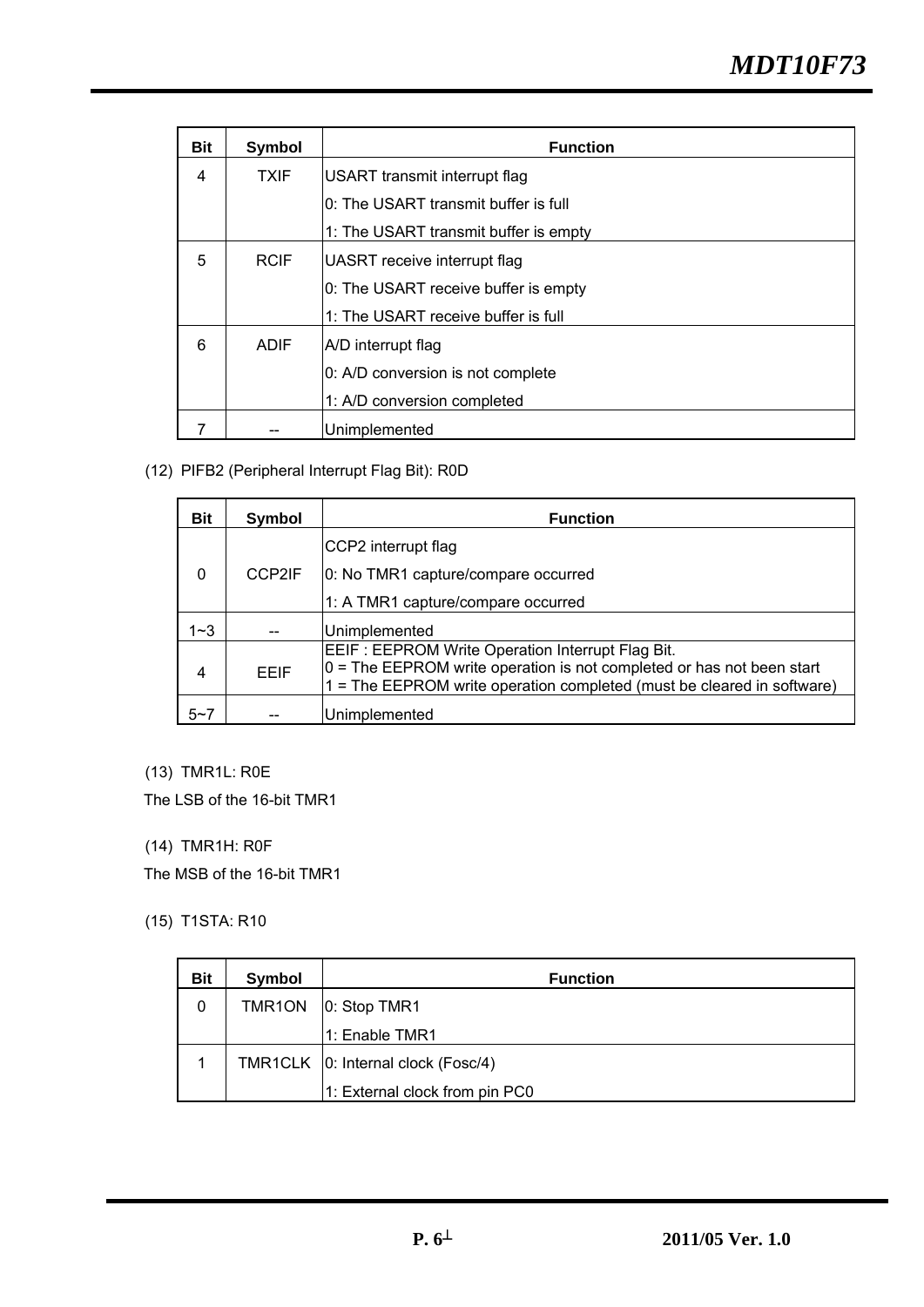| Bit     | Symbol                | <b>Function</b>                      |  |
|---------|-----------------------|--------------------------------------|--|
| 2       | /T1SYNC               | TMR1CLK = $1$                        |  |
|         |                       | 0: Synchronize external clock        |  |
|         |                       | 1: Do not synchronize external clock |  |
|         |                       | TMR1CLK = $0$ This bit is ignored    |  |
| 3       | T1OSCEN               | 10: TMR1 Oscillator is shut off      |  |
|         |                       | 1: TMR1 Oscillator is enable         |  |
| $5 - 4$ | T1CKPS1               | $11 1 = 1:8$ Prescale value          |  |
|         | $\tilde{\phantom{a}}$ | $10 = 1:4$ Prescale value            |  |
|         | T1CKPS0               | $10 \t1 = 1:2$ Prescale value        |  |
|         |                       | $ 0 0 = 1:1$ Prescale value          |  |
| 7~6     |                       | Unimplemented                        |  |

(16) TMR2: R11

TMR2 register

(17) T2STA: R12

| <b>Bit</b>     | Symbol     | <b>Function</b>          |
|----------------|------------|--------------------------|
| $1 - 0$        | T2CKPS1    | $ 0 0 $ = Prescaler is 1 |
|                | $\tilde{}$ | $ 0 1 $ = Prescaler is 4 |
|                | T2CKPS0    | $1 x =$ Prescaler is 16  |
| $\overline{2}$ | TMR2ON     | $ 0:$ TMR2 is off        |
|                |            | $1: TMR2$ is on          |
| 7~3            | --         | Unimplemented            |

(18) SCMBUF: R13

Serial communication port buffer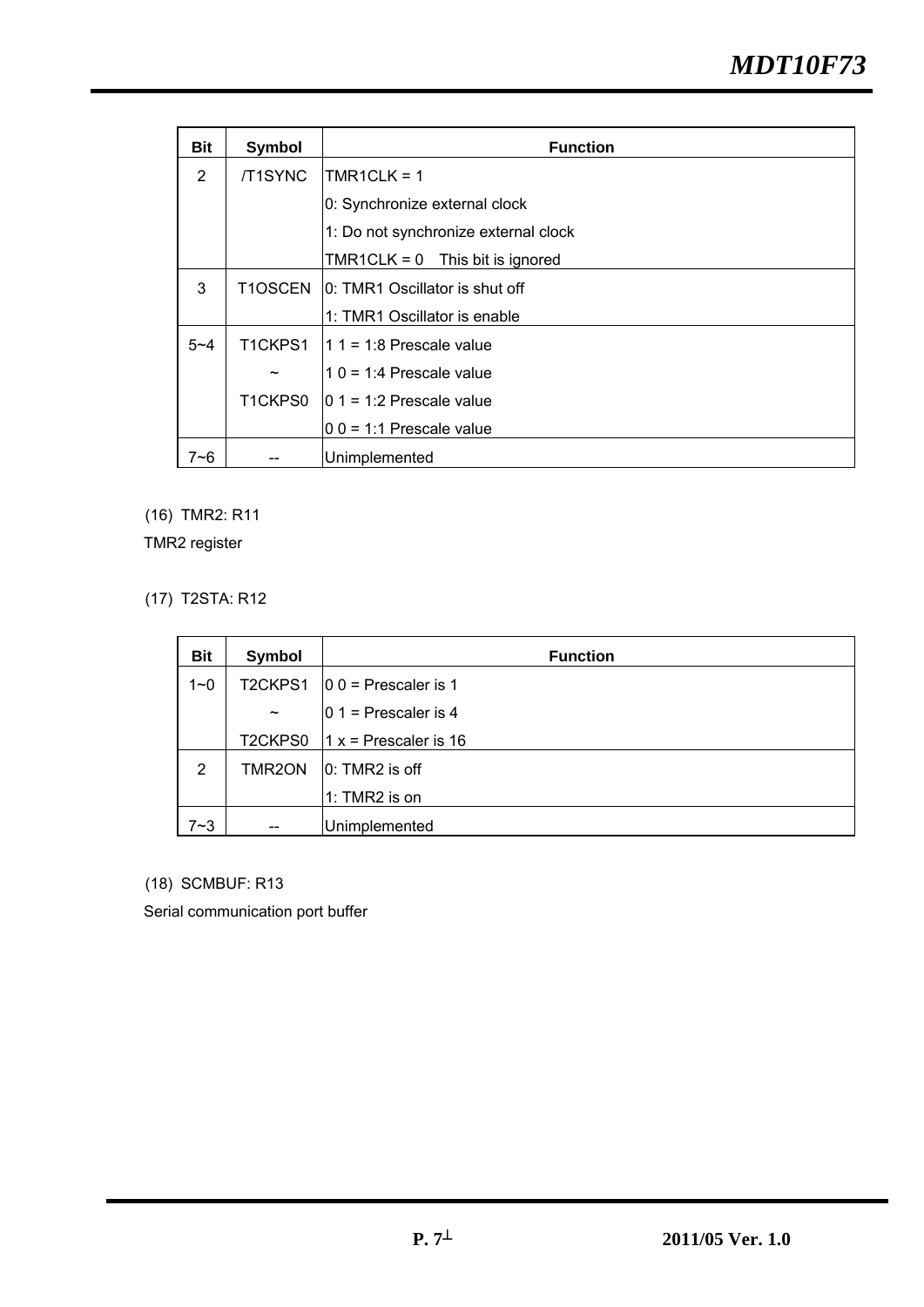### (19) SCMCTL: R14

| <b>Bit</b> | Symbol                | <b>Function</b>                                                             |
|------------|-----------------------|-----------------------------------------------------------------------------|
| $3 - 0$    | SCM <sub>3</sub>      | 0 0 0 0: SCM master mode, clock = Fosc/4                                    |
|            | $\tilde{\phantom{a}}$ | 0 0 0 1: SCM master mode, clock = Fosc/16                                   |
|            | SCM <sub>0</sub>      | 0 0 1 0: SCM master mode, clock = Fosc/64                                   |
|            |                       | 0 0 1 1: SCM master mode, clock = TMR2 output/2                             |
|            |                       | 0 1 0 0: SCM slave mode, clock = SCK pin, SSB control enable                |
|            |                       | 0 1 0 1: SCM slave mode, clock = SCK pin, SSB control disable               |
| 4          | <b>CKS</b>            | 0: Transmit happens on rising edge, receive on falling edge, Idle state for |
|            |                       | clock is low level.                                                         |
|            |                       | 1: Transmit happens on falling edge, receive on rising edge, Idle state for |
|            |                       | clock is high level                                                         |
| 5          | <b>SCMEN</b>          | 0: Disable SCM, then PC3, PC4, PC5 is I/O port.                             |
|            |                       | 1: Enable SCM                                                               |
| 6          | <b>SCMROI</b>         | 0: No overflow                                                              |
|            |                       | 1: Overflow                                                                 |
| 7          | <b>WCOL</b>           | 0: No collision                                                             |
|            |                       | 1: The SCMBUF is written while it is still transmitting the previous word   |

(20) CCP1L: R15 Capture/Compare/PWM LSB

(21) CCP1H: R16 Capture/Compare/PWM MSB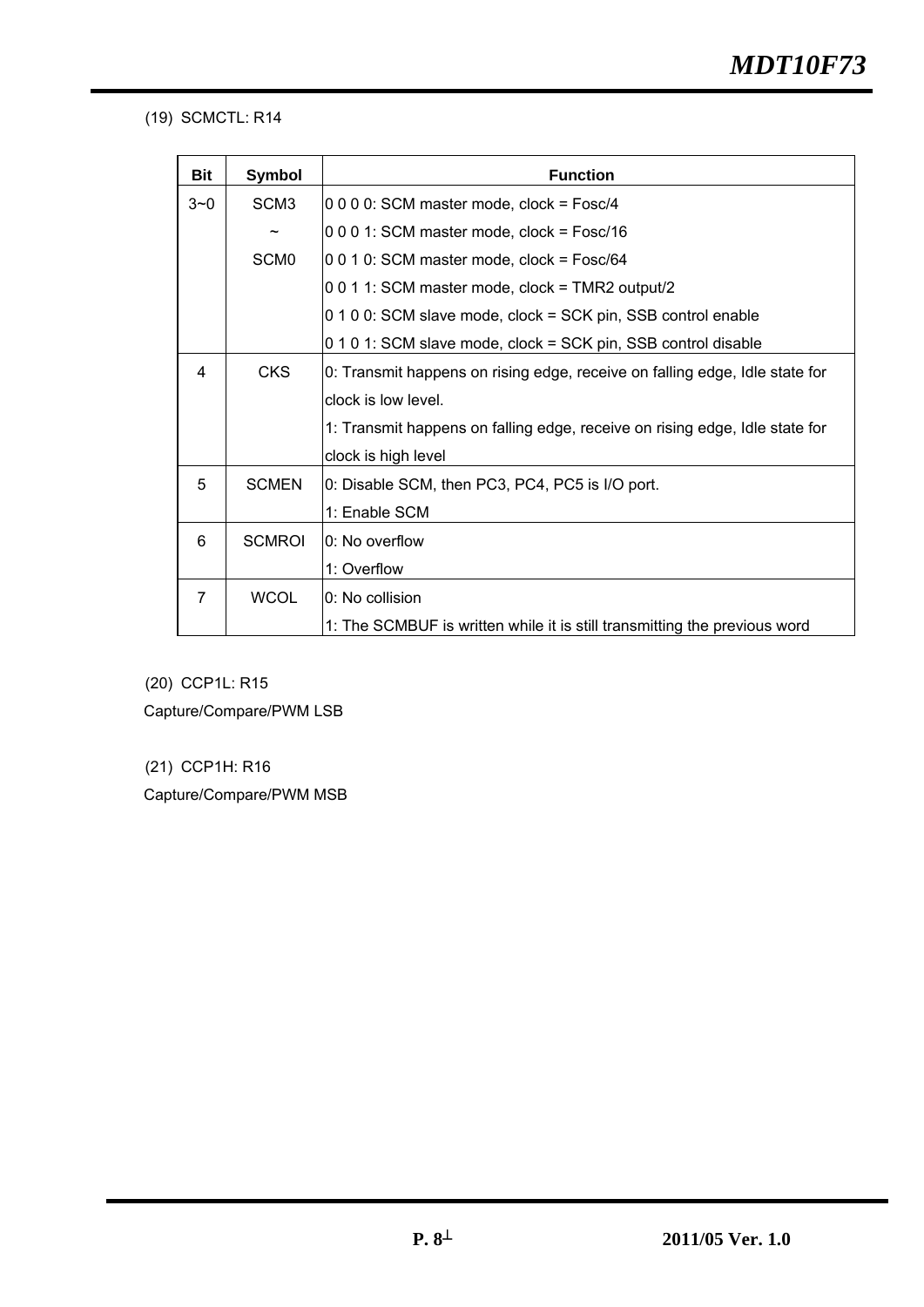## (22) CCP1CTL: R17

| Bit     | Symbol                | <b>Function</b>                                              |
|---------|-----------------------|--------------------------------------------------------------|
| $3 - 0$ | CCP1M3                | l0  0  0  0: CCP1 off                                        |
|         | $\tilde{\phantom{a}}$ | 0 1 0 0: Capture1 mode, every falling edge                   |
|         | CCP1M0                | 0 1 0 1: Capture1 mode, every rising edge                    |
|         |                       | 0 1 1 0: Capture1 mode, every $4th$ rising edge              |
|         |                       | 0 1 1 1: Capture1 mode, every $16th$ rising edge             |
|         |                       | 1000: Compare1 mode, set output on match                     |
|         |                       | 1001: Compare1 mode, clear output on match                   |
|         |                       | 1 0 1 0: Compare1 mode, generate software interrupt on match |
|         |                       | 1011: Compare1 mode, trigger special event                   |
|         |                       | 1 1 x x: PWM1 mode                                           |
| $5 - 4$ | PWM1LSB               | These bits are the two LSBs of the PWM1 duty cycle           |
| $7 - 6$ |                       | Unimplemented                                                |

### (23) RCSC: R18

| <b>Bit</b> | Symbol       | <b>Function</b>                      |
|------------|--------------|--------------------------------------|
| $\Omega$   | RX9DF        | 9 <sup>th</sup> bit of received data |
| 1          | <b>OERF</b>  | l0: No overrun error                 |
|            |              | 1: Overrun error                     |
| 2          | <b>FERF</b>  | 0: No framing error                  |
|            |              | 1: Framing error                     |
| 3          |              | Unimplemented                        |
| 4          | <b>CRENF</b> | l0: Disable continuous receive       |
|            |              | 1: Enable continuous receive         |
| 5          | <b>SRENF</b> | 0: Disable single receive            |
|            |              | 1: Enable single receive             |
| 6          | RX9ENF       | 0: Select 8-bit reception            |
|            |              | 1: Select 9-bit reception            |
| 7          | <b>SPENF</b> | 0: Serial port disable               |
|            |              | 1: Serial port enable                |

(24) TXREG: R19

USART transmit register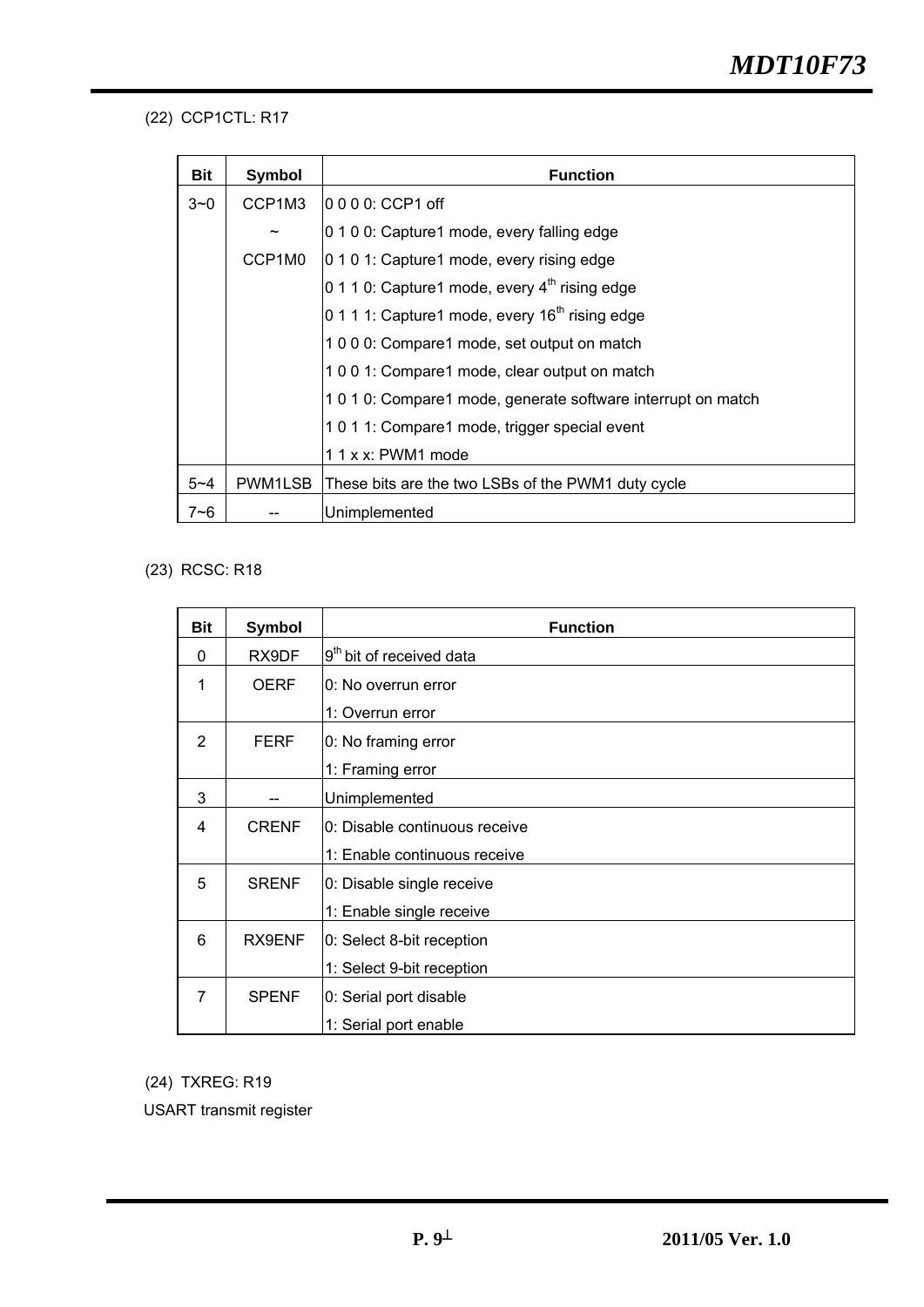(25) RCREG: R1A

USART receive register

(26) CCP2L: R1B Capture/Compare/PWM LSB

(27) CCP2H: R1C

Capture/Compare/PWM MSB

(28) CCP2CTL: R1D

| Bit     | Symbol  | <b>Function</b>                                              |
|---------|---------|--------------------------------------------------------------|
| $3 - 0$ | CCP2M3  |                                                              |
|         |         | 0 1 0 0: Capture2 mode, every falling edge                   |
|         | CCP2M0  | 0 1 0 1: Capture2 mode, every rising edge                    |
|         |         | 0 1 1 0: Capture2 mode, every $4^{\text{th}}$ rising edge    |
|         |         | 0 1 1 1: Capture2 mode, every $16th$ rising edge             |
|         |         | 1000: Compare2 mode, set output on match                     |
|         |         | 1001: Compare2 mode, clear output on match                   |
|         |         | 1 0 1 0: Compare2 mode, generate software interrupt on match |
|         |         | 1011: Compare2 mode, trigger special event                   |
|         |         | 1 1 x x: PWM2 mode                                           |
| $5 - 4$ | PWM2LSB | These bits are the two LSBs of the PWM2 duty cycle           |
| $7 - 6$ |         | Unimplemented                                                |

(29) ADRES: R1E

A/D result register high byte. The ADRES register is not a writable register.

(30) ADS0 ( A/D Status Register ): R1F

| <b>Bit</b> | <b>Symbol</b> | <b>Function</b>                                                       |
|------------|---------------|-----------------------------------------------------------------------|
| $\Omega$   | <b>ADRUN</b>  | 0: A/D converter module is shut off and consumes no operating current |
|            |               | 1: A/D converter module is operating                                  |
|            |               | Unimplemented                                                         |
| 2          |               | GO/DONEB 0: A/D conversion not in progress                            |
|            |               | 1: A/D conversion in progress                                         |
| $5 - 3$    | $CHS2-0$      | 000: AIC0  001: AIC1  010: AIC2  011: AIC3  100: AIC4                 |
| $7 - 6$    | ASCS1-0       | 00: fosc/2  01: fosc/8  10: fosc/32  11: f RC (*Note)                 |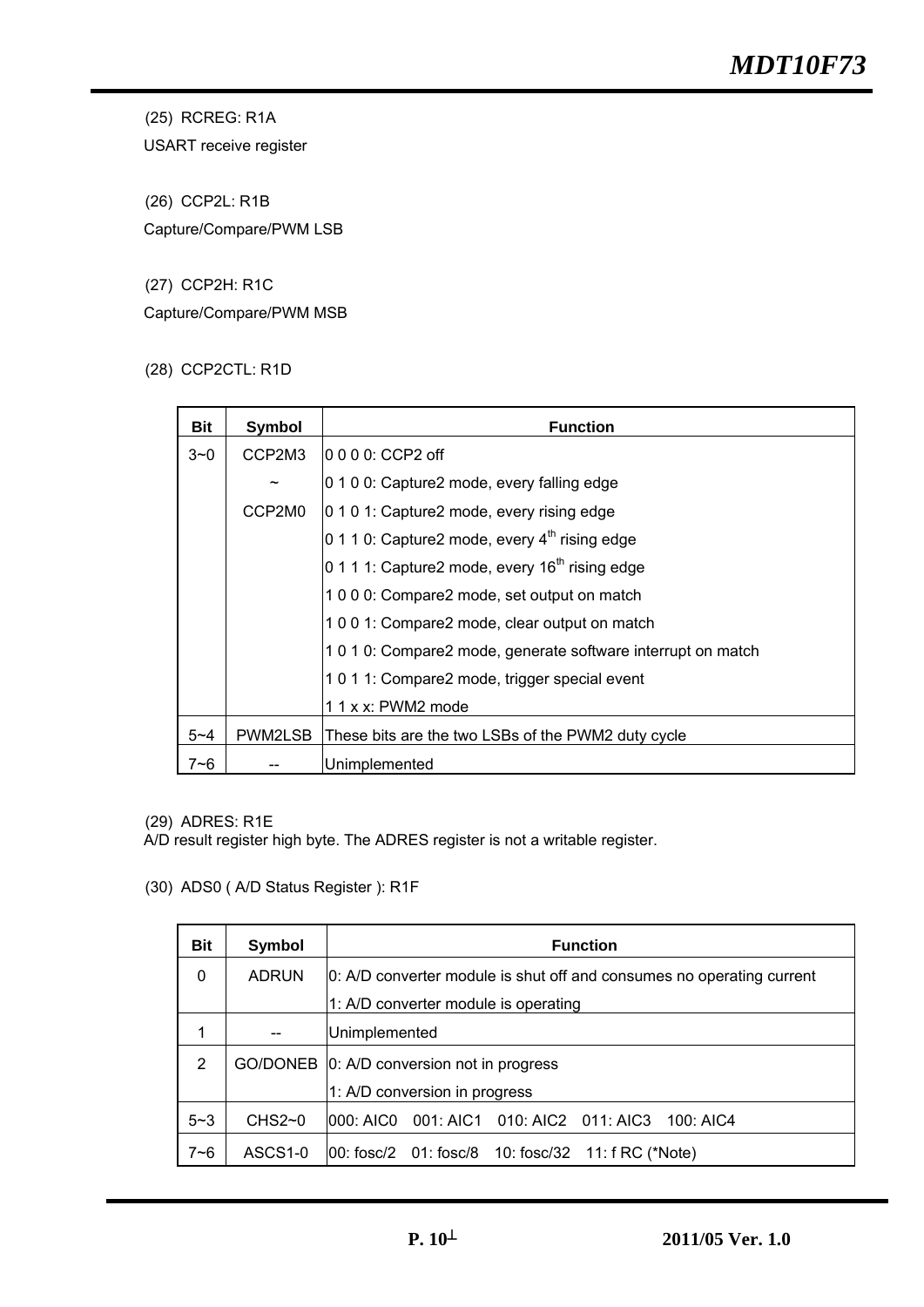\*Note: determined by OSC mode, HF: fosc/32, XT: fosc/8, RC: fosc/2, LF: fosc/2

(31) TMR (Time Mode Register): R81

| <b>Bit</b>          | <b>Symbol</b>             |                                                                                                                                                                                                                                         | <b>Function</b> |          |
|---------------------|---------------------------|-----------------------------------------------------------------------------------------------------------------------------------------------------------------------------------------------------------------------------------------|-----------------|----------|
|                     |                           | <b>Prescaler Value</b>                                                                                                                                                                                                                  | RTCC rate       | WDT rate |
|                     |                           | $\mathbf{0}$<br>$\overline{\phantom{0}}$<br>$\Omega$                                                                                                                                                                                    | 1:2             | 1:1      |
|                     |                           | 0<br>$\mathbf{0}$<br>$\overline{\phantom{0}}$                                                                                                                                                                                           | 1:4             | 1:2      |
|                     |                           | 1 0<br>$\mathbf{0}$                                                                                                                                                                                                                     | 1:8             | 1:4      |
|                     |                           | $\Omega$<br>$1 \quad 1$                                                                                                                                                                                                                 | 1:16            | 1:8      |
| $2 - 0$             | $PS2-0$                   | $\mathbf{0}$<br>1<br>$\overline{0}$                                                                                                                                                                                                     | 1:32            | 1:16     |
|                     |                           | $\Omega$<br>1<br>$\overline{1}$                                                                                                                                                                                                         | 1:64            | 1:32     |
|                     |                           | $\mathbf{1}$<br>1<br>$\Omega$                                                                                                                                                                                                           | 1:128           | 1:64     |
|                     |                           | 1                                                                                                                                                                                                                                       | 1:256           | 1:128    |
|                     | <b>PSC</b>                | Prescaler assignment bit                                                                                                                                                                                                                |                 |          |
| 3                   |                           | 0: RTCC<br>1: Watchdog Timer                                                                                                                                                                                                            |                 |          |
|                     |                           | RTCC signal edge                                                                                                                                                                                                                        |                 |          |
| 4                   | <b>TCE</b>                | 0: Increment on low-to-high transition on RTCC pin                                                                                                                                                                                      |                 |          |
|                     |                           |                                                                                                                                                                                                                                         |                 |          |
|                     |                           |                                                                                                                                                                                                                                         |                 |          |
|                     |                           |                                                                                                                                                                                                                                         |                 |          |
|                     |                           |                                                                                                                                                                                                                                         |                 |          |
| 6                   | <b>IES</b>                | 0: Interrupt on falling edge on PB0                                                                                                                                                                                                     |                 |          |
|                     |                           | 1: Interrupt on rising edge on PB0                                                                                                                                                                                                      |                 |          |
|                     |                           | PORTB7~0 pull-hi                                                                                                                                                                                                                        |                 |          |
|                     |                           |                                                                                                                                                                                                                                         |                 |          |
| 5<br>$\overline{7}$ | <b>TCS</b><br><b>PBPH</b> | 1: Increment on high-to-low transition on RTCC pin<br>RTCC signal set<br>0: Internal instruction cycle clock<br>1: Transition on RTCC pin<br>Interrupt edge select<br>0: PORTB7~0 pull-hi are enable<br>1: PORTB7~0 pull-hi are disable |                 |          |

(32) CPIO A (Control Port I/O Mode Register): R85

="0", I/O pin in output mode;

="1", I/O pin in input mode.

(33) CPIO B (Control Port I/O Mode Register): R86

 $=$  "0", I/O pin in output mode;

="1", I/O pin in input mode.

(34) CPIO C (Control Port I/O Mode Register): R87

="0", I/O pin in output mode;

="1", I/O pin in input mode.

(35) PIEB1: R8C

| <b>Bit</b> | Symbol | <b>Function</b>           |
|------------|--------|---------------------------|
| 0          | TMR1IE | TMR1 interrupt enable bit |
|            |        | 0: Disable TMR1 interrupt |
|            |        | 1: Enable TMR1 interrupt  |
|            | TMR2IE | TMR2 interrupt enable bit |
|            |        | 0: Disable TMR2 interrupt |
|            |        | 1: Enable TMR2 interrupt  |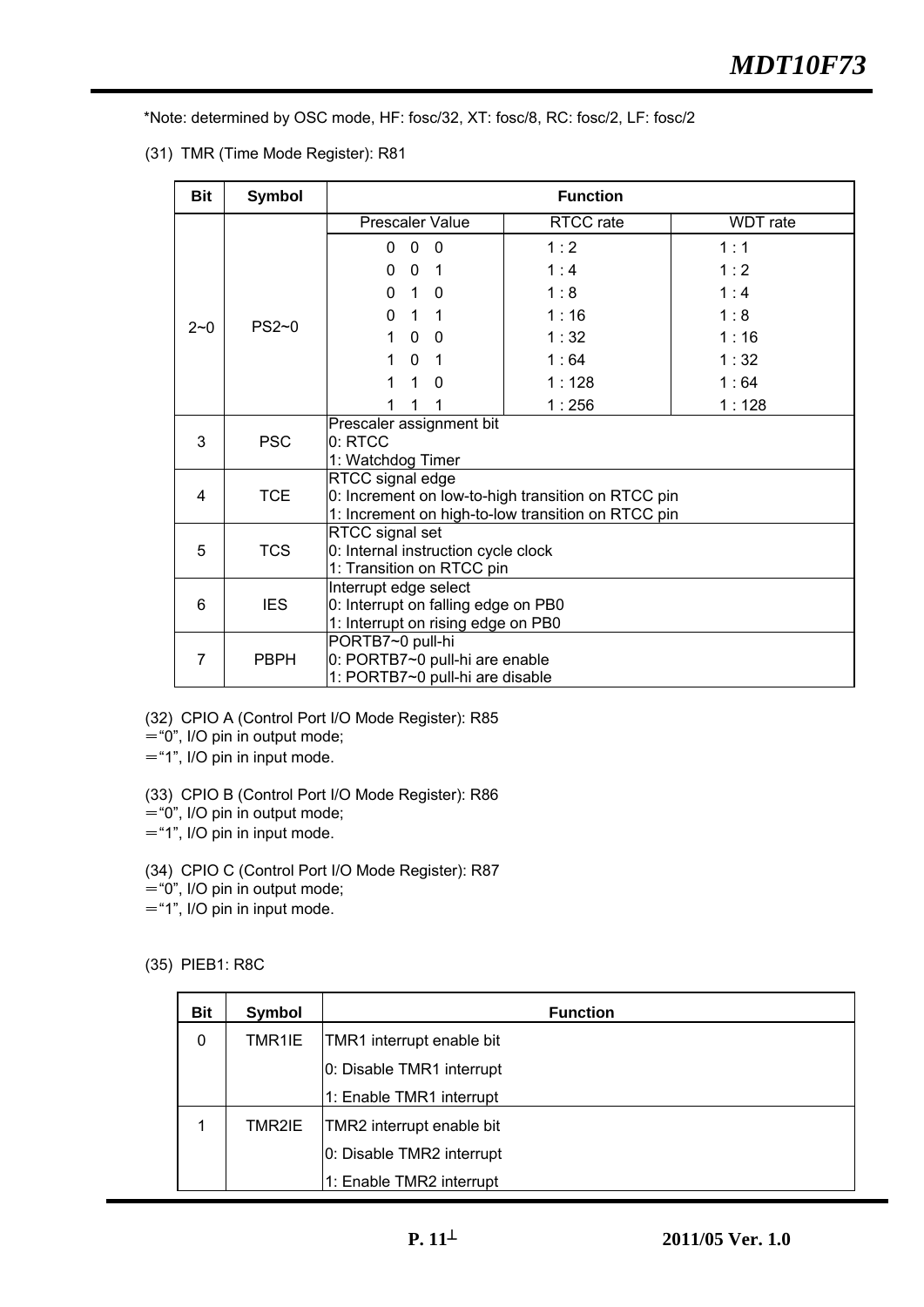# *MDT10F73*

| <b>Bit</b>     | Symbol       | <b>Function</b>                         |
|----------------|--------------|-----------------------------------------|
| $\overline{2}$ | CCP1IE       | CCP1 interrupt enable bit               |
|                |              | 0: Disable CCP1 interrupt               |
|                |              | 1: Enable CCP1 interrupt                |
| 3              | <b>SCMIE</b> | SCM interrupt enable bit                |
|                |              | 0: Disable SCM interrupt                |
|                |              | 1: Enable SCM interrupt                 |
| 4              | <b>TXIE</b>  | USART transmit interrupt enable bit     |
|                |              | 0: Disable the USART transmit interrupt |
|                |              | 1: Enable the USART transmit interrupt  |
| 5              | <b>RCIE</b>  | USART receive interrupt enable bit      |
|                |              | 0: Disable the USART receive interrupt  |
|                |              | 1: Enable the USART receive interrupt   |
| 6              | <b>ADIE</b>  | A/D interrupt enable bit                |
|                |              | 0: Disable A/D interrupt                |
|                |              | 1: Enable A/D interrupt                 |
| 7              |              | Unimplemented                           |

## (36) PIEB2: R8D

| <b>Bit</b> | Symbol      | <b>Function</b>                                                                           |
|------------|-------------|-------------------------------------------------------------------------------------------|
| 0          | CCP2IE      | 1:Enable CCP2 interrupt                                                                   |
|            |             | 0: Disable CCP2 interrupt                                                                 |
| $1 - 2$    | --          | Unimplemented                                                                             |
| 4          | <b>EEIE</b> | 1: Enable EEPROM Write Operation Interrupt<br>0: Disable EEPROM Write Operation Interrupt |
| $5 - 7$    | --          | <b>Unimplemented</b>                                                                      |

## (37) PSTA: R8E

| <b>Bit</b> | Symbol       | <b>Function</b>                                     |  |
|------------|--------------|-----------------------------------------------------|--|
| 0          | <b>PEDHB</b> | 0: Power edge-detector high level Reset occurred    |  |
|            |              | 1: No Power edge-detector high level Reset Occurred |  |
|            | <b>PORB</b>  | 0: Power on Reset occurred                          |  |
|            |              | 1: No Power on Reset occurred                       |  |
| $7 - 2$    | $-$          | Unimplemented                                       |  |

(38) T2PER: R92 Timer2 period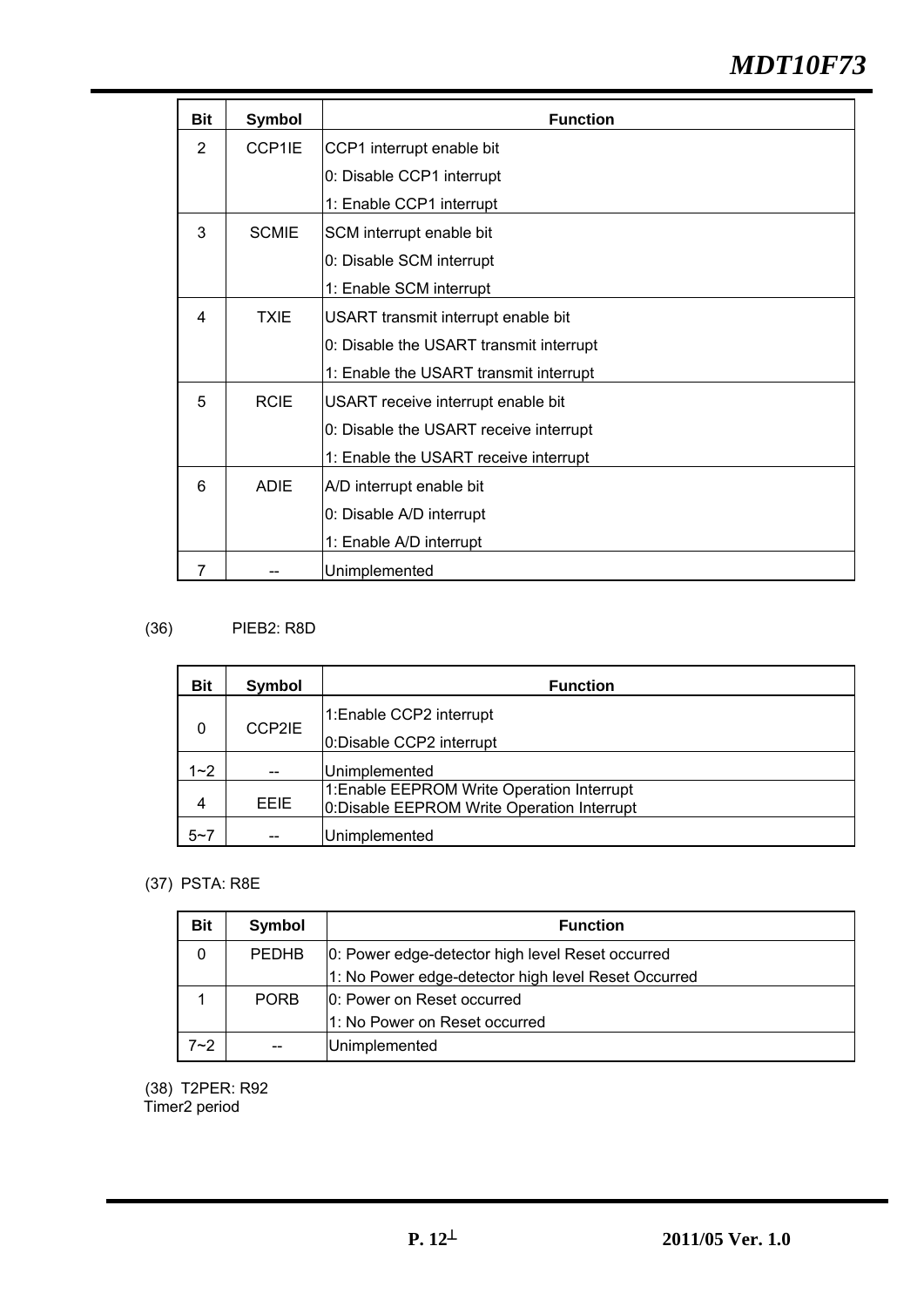(39) SCMSTA: R94

| <b>Bit</b> | Symbol    | <b>Function</b>                                |
|------------|-----------|------------------------------------------------|
|            | <b>BF</b> | 0: Receive not complete<br>1: Receive complete |
| 7∼1        | $-$       | Unimplemented                                  |

### (40) TXSC: R98

| Bit | <b>Symbol</b> | <b>Function</b>                      |
|-----|---------------|--------------------------------------|
| 0   | TX9DF         | 9 <sup>th</sup> bit of transmit data |
| 1   | <b>TSRCF</b>  | 0: TSR full                          |
|     |               | 1: TSR empty                         |
| 2   | <b>HBRCF</b>  | 0: Low speed                         |
|     |               | 1: High speed                        |
| 3   |               | Unimplemented                        |
| 4   | <b>UMSF</b>   | 0: USART asynchronous mode           |
|     |               | 1: USART synchronous mode            |
| 5   | <b>TXENF</b>  | 0: Transmit disable                  |
|     |               | 1: Transmit enable                   |
|     |               |                                      |
| 6   | TX9ENF        | 0: Select 8-bit reception            |
|     |               | 1: Select 9-bit reception            |
| 7   | <b>CSSF</b>   | 0: Slave mode                        |
|     |               | 1: Master mode                       |

(41) BRREG: R99 Baud rate register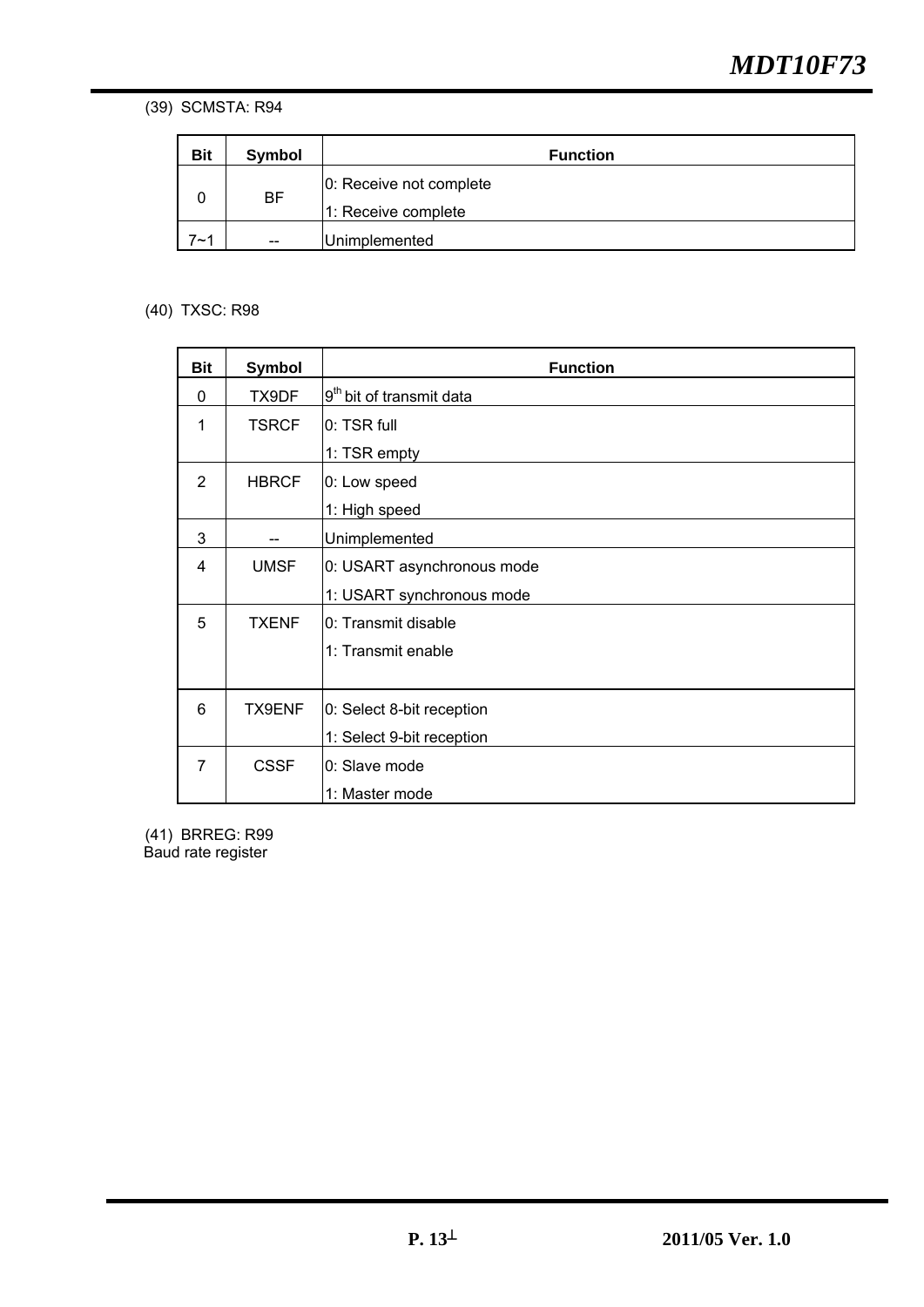- (42) 9AH : EEPROM data register.
- (43) 9BH : EEPROM address register.
- (44) 9CH : EEPROM control register 1.

| <b>Bit</b> | Symbol       | <b>Function</b>                                                            |  |
|------------|--------------|----------------------------------------------------------------------------|--|
|            |              | Read Control Bit.                                                          |  |
|            |              | 0 = Does not initiate an EEPROM read.                                      |  |
| $\Omega$   | RD.          | 1 = Initiates an EEPROM read (read takes once cycle. RD is cleared in      |  |
|            |              | hardware. The RD bit can only be set (not clear) in software.)             |  |
|            |              | lWrite Control Bit.                                                        |  |
|            |              | $0 =$ Write cycle to the data EEPROM is complete                           |  |
|            | WR.          | 1 = Initiates a write cycle. (The bit is cleared by hardware once write is |  |
|            |              | complete. The WR bit can only be set (not clear) in software.)             |  |
|            |              | IEEPROM Write Enable Bit.                                                  |  |
| 2          | <b>WREN</b>  | $0 =$ Inhibits write to the data EEPROM                                    |  |
|            |              | $1 =$ Allows write cycles                                                  |  |
|            |              | <b>EEPROM Write Error Flag Bit.</b>                                        |  |
| 3          | <b>WRERR</b> | $0 =$ The EEPROM write operation completed                                 |  |
|            |              | 1 = The EEPROM write operation is prematurely terminated                   |  |
|            |              | (any MCLR reset or any WDT reset during normal operation)                  |  |

(45) 9DH : EEPROM control register 2.

Write only ; Read as "0"

When write data to the EEPROM must write 55/H to EECCON2, and writ AA/H to EECCON2 then set WR bit; the EEPROM can write data inside for write each byte.

Example : Data EEPROM Write

| <b>BSR</b>  | STATUS, PAGE       | ;Select bank1      |
|-------------|--------------------|--------------------|
| <b>BCR</b>  | INTS, GIS          | ;Disable interrupt |
| <b>BSR</b>  | EECON1, WREN       | :Enable write      |
| LDWI        | 55H                |                    |
| <b>STWR</b> | EECON <sub>2</sub> | :Write $55/H$      |
| LDWI        | 0AAH               |                    |
| <b>STWR</b> | EECON <sub>2</sub> | ;Write AA/H        |
| <b>BSR</b>  | EECON1, WR         | ;Begin write       |
|             |                    |                    |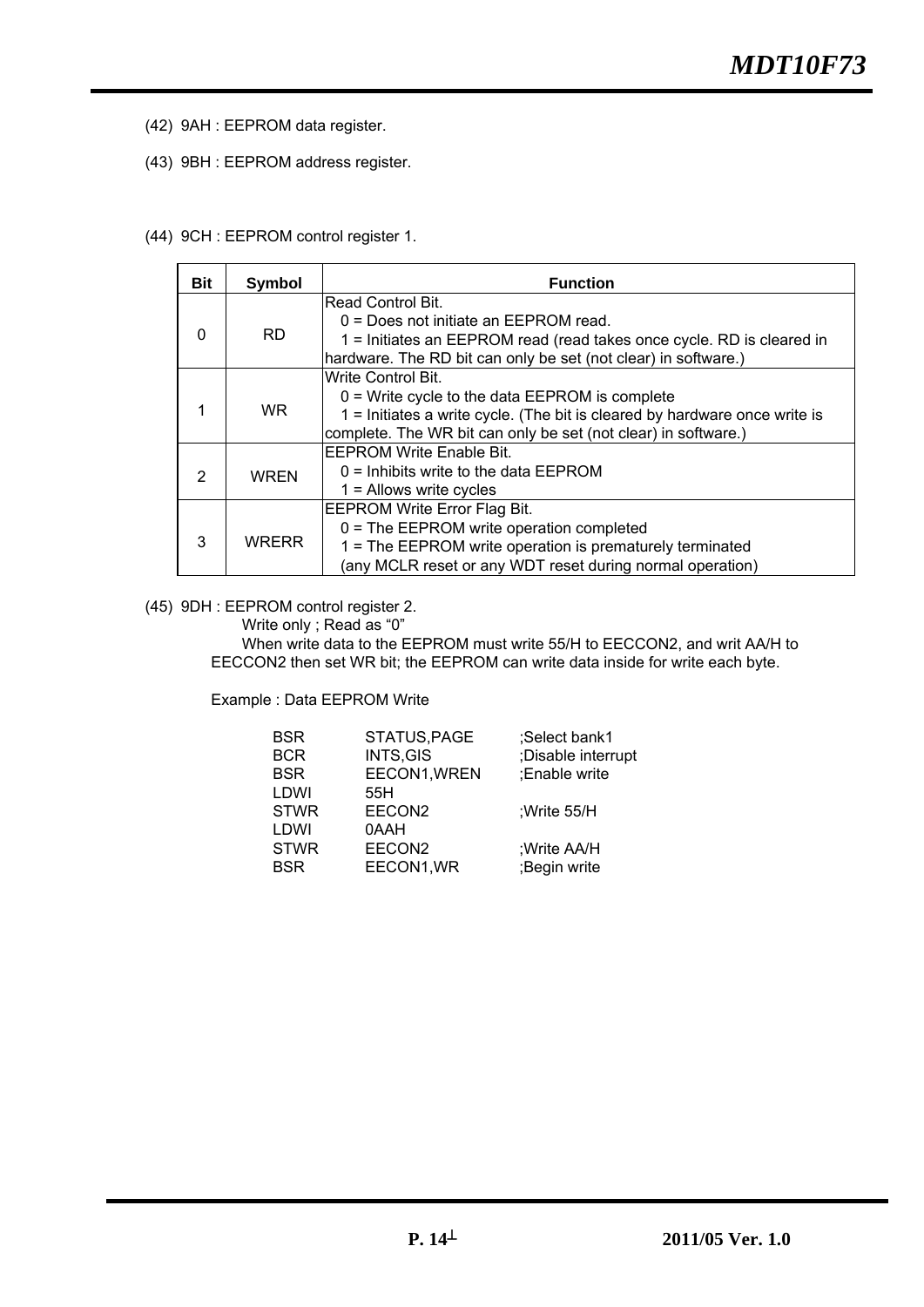### (46) ADS1 (A/D Status Register): R9F

| <b>Bit</b> | <b>Symbol</b>  | <b>Function</b>                                                                                                                                                                                                                                                                                                                                                                                                              |
|------------|----------------|------------------------------------------------------------------------------------------------------------------------------------------------------------------------------------------------------------------------------------------------------------------------------------------------------------------------------------------------------------------------------------------------------------------------------|
| $2 - 0$    | <b>PAVM2~0</b> | $ 0\ 0\ 0$ : PA090~3, PA5 = analog input. VREF = VDD<br>$ 0\ 0\ 1$ : PA0~2, PA5 = analog input. PA3 = ref input, VREF = PA3<br>$ 0 1 0$ : PA0~3, PA5 = analog input. VREF = VDD<br>$ 0 1 1$ : PA0~2, PA5 = analog input. PA3 = ref input, VREF = PA3<br>1 0 0: PA0, 1, 3 = analog input. PA2, 5 = digital I/O, VREF = VDD<br>1 0 1: PA0, 1 = analog input. PA2, 5 = digital I/O, VREF = PA3<br>1 1 x: PA0~3, 5 = digital I/O |
| $7 - 3$    |                | Unimplemented                                                                                                                                                                                                                                                                                                                                                                                                                |

### (47) Configurable options (Set by writer)

|  | <b>Oscillator Type</b> |
|--|------------------------|
|  | RC Oscillator          |
|  | <b>HFXT Oscillator</b> |
|  | <b>XTAL Oscillator</b> |
|  | <b>LFXT Oscillator</b> |
|  |                        |

| <b>Watchdog Timer control</b>       |  |  |
|-------------------------------------|--|--|
| Watchdog timer disable all the time |  |  |
| Watchdog timer enable all the time  |  |  |
|                                     |  |  |

| <b>Oscillator-start Timer control</b> |  |
|---------------------------------------|--|
| Oms                                   |  |
| 75 <sub>ms</sub>                      |  |
|                                       |  |

| <b>Power-edge Detect</b> |  |
|--------------------------|--|
| <b>PED Disable</b>       |  |
| Low level                |  |
| Middle level             |  |
| High level               |  |
|                          |  |

| <b>Security state</b>   |
|-------------------------|
| <b>Security Disable</b> |
| <b>Security Enable</b>  |
|                         |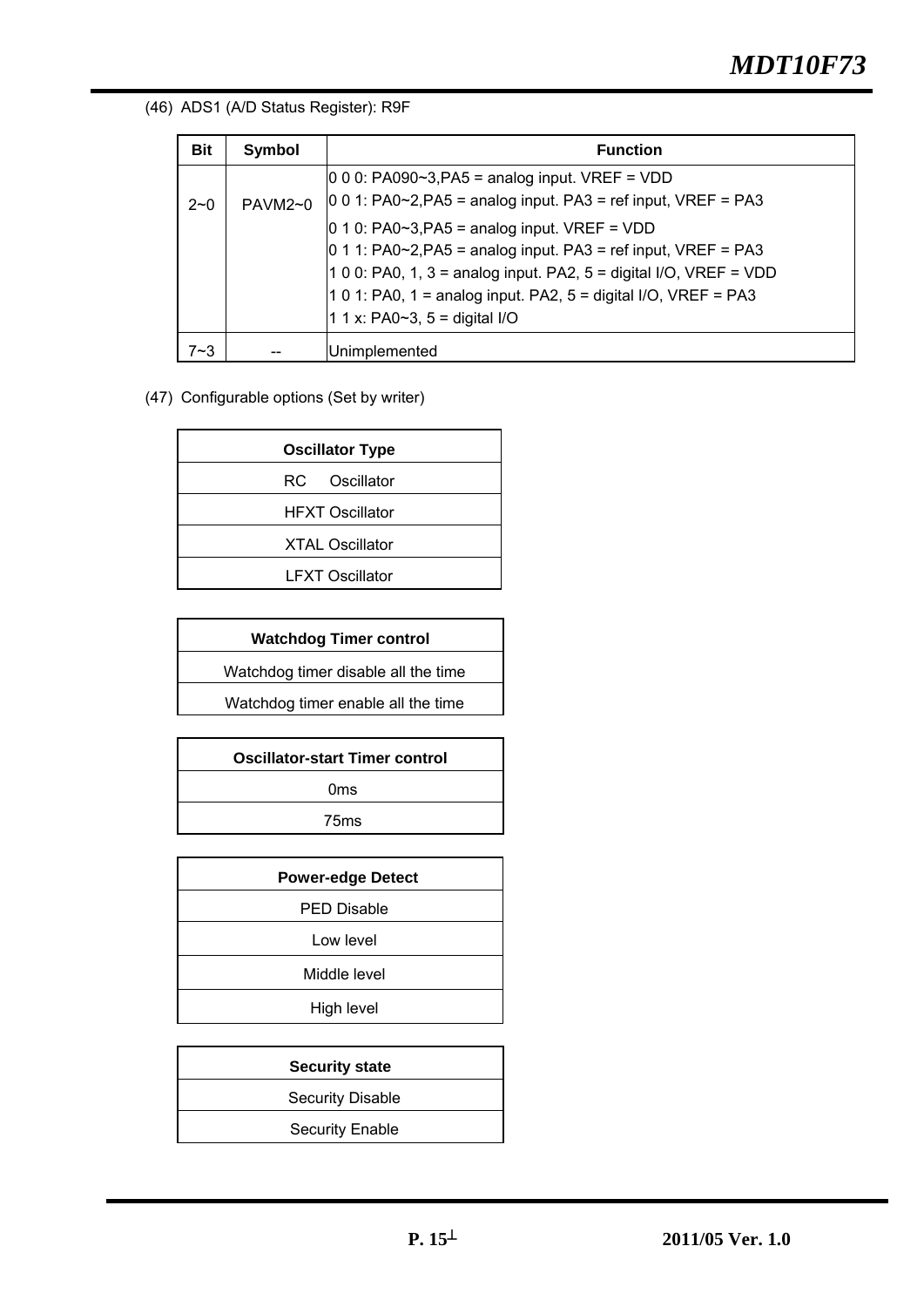(B) Program Memory

| <b>Address</b> | <b>Description</b>                                                      |
|----------------|-------------------------------------------------------------------------|
| $000-FFF$      | Program memory                                                          |
| 000            | The starting address of power on, external reset or WDT time-out reset. |
| 004            | Interrupt vector                                                        |

## *8. Reset Condition for all Registers*

| <b>Register</b>    | <b>Address</b> | <b>Power-On Reset</b> | /MCLR or WDT Reset | <b>Wake-up from SLEEP</b> |
|--------------------|----------------|-----------------------|--------------------|---------------------------|
| <b>IAR</b>         | 00h            | N/A                   | N/A                | N/A                       |
| <b>RTCC</b>        | 01h            | XXXX XXXX             | uuuu uuuu          | uuuu uuuu                 |
| PC.                | 0Ah, 02h       | 0000 0000 0000        | 0000 0000 0000     | $PC+1$                    |
| <b>STATUS</b>      | 03h            | 0001 1xxx             | 000# #uuu          | 000# #uuu                 |
| <b>MSR</b>         | 04h            | XXXX XXXX             | uuuu uuuu          | uuuu uuuu                 |
| PORT A             | 05h            | --XX XXXX             | --uu uuuu          | --uu uuuu                 |
| PORT B             | 06h            | XXXX XXXX             | uuuu uuuu          | uuuu uuuu                 |
| PORT C             | 07h            | XXXX XXXX             | uuuu uuuu          | uuuu uuuu                 |
| <b>PCHLAT</b>      | 0Ah            | $-00000$              | $-00000$           | ---u uuuu                 |
| <b>INTS</b>        | 0Bh            | 0000 000x             | 0000 000u          | uuuu uuuu                 |
| PIFB1              | 0Ch            | $-0000000$            | $-0000000$         | -uuu uuuu                 |
| PIFB <sub>2</sub>  | 0Dh            | $--- -0$              | $--- -0$           | $--- -U$                  |
| TMR1L              | 0Eh            | XXXX XXXX             | uuuu uuuu          | uuuu uuuu                 |
| TMR1H              | 0Fh            | XXXX XXXX             | uuuu uuuu          | uuuu uuuu                 |
| T1STA              | 10h            | $-000000$             | --uu uuuu          | --uu uuuu                 |
| TMR2               | 11h            | 0000 0000             | 0000 0000          | uuuu uuuu                 |
| T <sub>2</sub> STA | 12h            | ---- -000             | ---- -uuu          | ---- -uuu                 |
| <b>SCMBUF</b>      | 13h            | XXXX XXXX             | uuuu uuuu          | uuuu uuuu                 |
| <b>SCMCTL</b>      | 14h            | 0000 0000             | 0000 0000          | uuuu uuuu                 |
| CCP1L              | 15h            | XXXX XXXX             | uuuu uuuu          | uuuu uuuu                 |
| CCP1H              | 16h            | XXXX XXXX             | uuuu uuuu          | uuuu uuuu                 |
| CCP1CTL            | 17h            | --00 0000             | $-000000$          | --uu uuuu                 |
| <b>RCSC</b>        | 18h            | 0000 - 00x            | 0000 - 00x         | uuuu -uuu                 |
| <b>TXREG</b>       | 19h            | 0000 0000             | 0000 0000          | uuuu uuuu                 |
| <b>RCREG</b>       | 1Ah            | 0000 0000             | 0000 0000          | uuuu uuuu                 |
| CCP2L              | 1Bh            | XXXX XXXX             | uuuu uuuu          | uuuu uuuu                 |
| CCP2H              | 1Ch            | <b>XXXX XXXX</b>      | uuuu uuuu          | uuuu uuuu                 |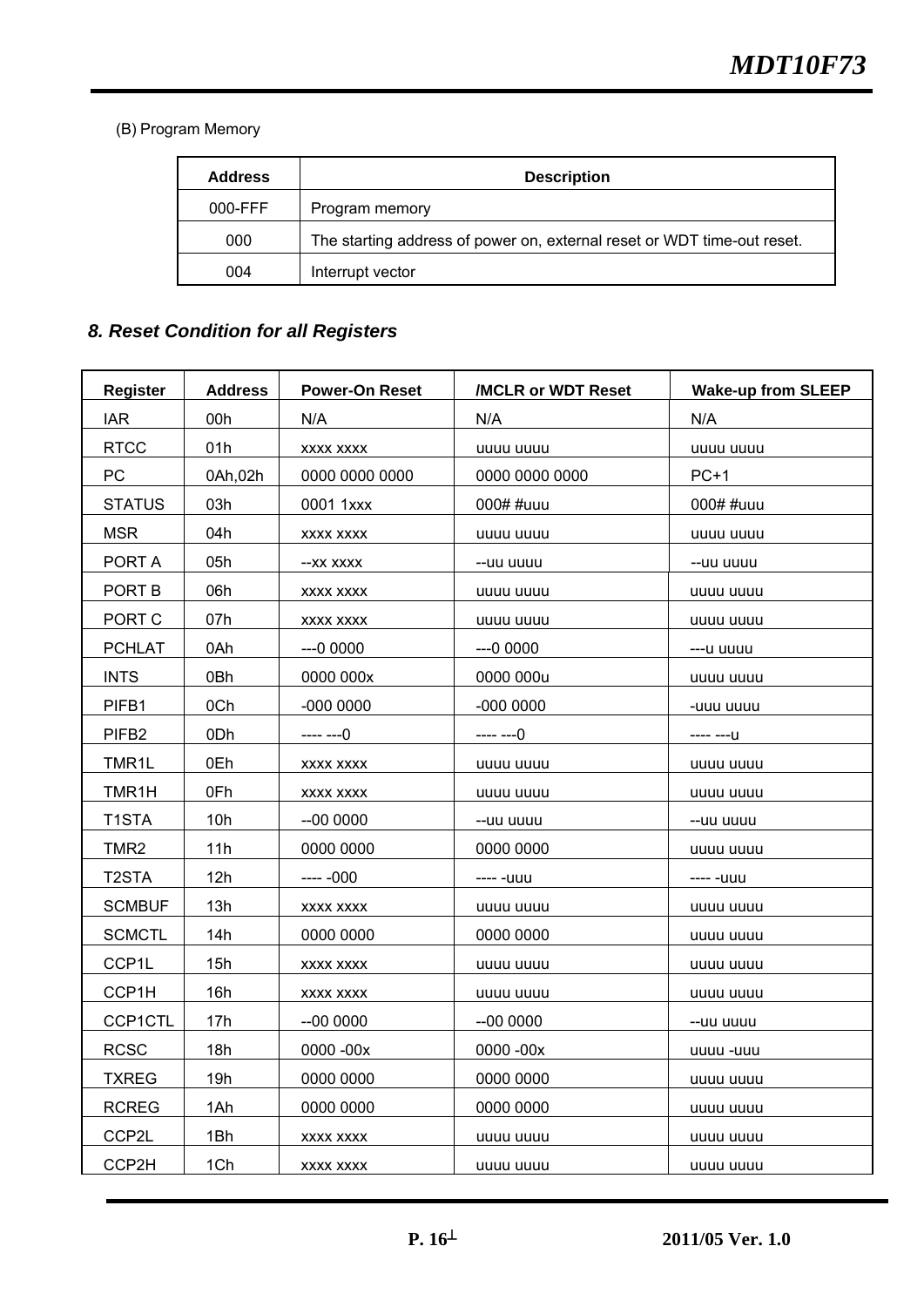# *MDT10F73*

| <b>Register</b>    | <b>Address</b> | <b>Power-On Reset</b> | /MCLR or WDT Reset | <b>Wake-up from SLEEP</b> |
|--------------------|----------------|-----------------------|--------------------|---------------------------|
| CCP2CTL            | 1Dh            | $-000000$             | $-000000$          | --uu uuuu                 |
| <b>ADRES</b>       | 1Eh            | <b>XXXX XXXX</b>      | uuuu uuuu          | uuuu uuuu                 |
| ADS <sub>0</sub>   | 1Fh            | 0000 00-0             | 0000 00-0          | uuuu uu-u                 |
| <b>TMR</b>         | 81h            | 1111 1111             | 1111 1111          | uuuu uuuu                 |
| <b>CPIOA</b>       | 85h            | $-111111$             | $-111111$          | --uu uuuu                 |
| <b>CPIOB</b>       | 86h            | 1111 1111             | 1111 1111          | uuuu uuuu                 |
| <b>CPIOC</b>       | 87h            | 1111 1111             | 1111 1111          | uuuu uuuu                 |
| PIEB1              | 8Ch            | $-0000000$            | $-0000000$         | -uuu uuuu                 |
| <b>PSTA</b>        | 8Eh            | ---- --0u             | ---- --uu          | ---- --uu                 |
| T <sub>2</sub> PER | 92h            | 1111 1111             | 1111 1111          | 1111 1111                 |
| <b>SCMSTA</b>      | 94h            | ---- ---0             | ---- ---0          | ---- ---U                 |
| <b>PBPHR</b>       | 95h            | 1111 1111             | 1111 1111          | uuuu uuuu                 |
| <b>PCPHR</b>       | 96h            | 1111 1111             | 1111 1111          | uuuu uuuu                 |
| <b>TXSC</b>        | 98h            | 0000 - 010            | 0000 - 010         | uuuu -uuu                 |
| <b>BRREG</b>       | 99h            | 0000 0000             | 0000 0000          | uuuu uuuu                 |
| <b>EEDATA</b>      | 9Ah            | 0000 0000             | 0000 0000          | uuuu uuuu                 |
| <b>EEADR</b>       | 9Bh            | $-0000000$            | $-0000000$         | -uuu uuuu                 |
| EECON1             | 9Ch            | $--- x000$            | $---#000$          | ---- #uuu                 |
| EECON2             | 9Dh            | ---- ----             | ---- ----          | ---- ----                 |
| ADS1               | 9Fh            | $--- -000$            | $--- -000$         | ---- -uuu                 |

Note :  $u$  = unchanged,  $x$  = unknown, - = unimplemented, read as "0"

 $#$  value depends on the condition of the following table

| <b>Condition</b>               | Status: bit 4 | Status: bit 3 | PSTA: bit 1 | <b>PSTA: bit 0</b> |
|--------------------------------|---------------|---------------|-------------|--------------------|
| /MCLR reset (not during SLEEP) | $\mathbf{u}$  | и             | u           | u                  |
| /MCLR reset during SLEEP       |               |               |             |                    |
| WDT reset (not during SLEEP)   |               |               |             |                    |
| WDT reset during SLEEP         |               |               |             |                    |
| Power-on reset                 |               |               |             | x                  |
| Power-range reset              |               |               |             |                    |

Note :  $u=$ unchanged,  $x=$ unknown, -  $=$ unimplemented, read as "0"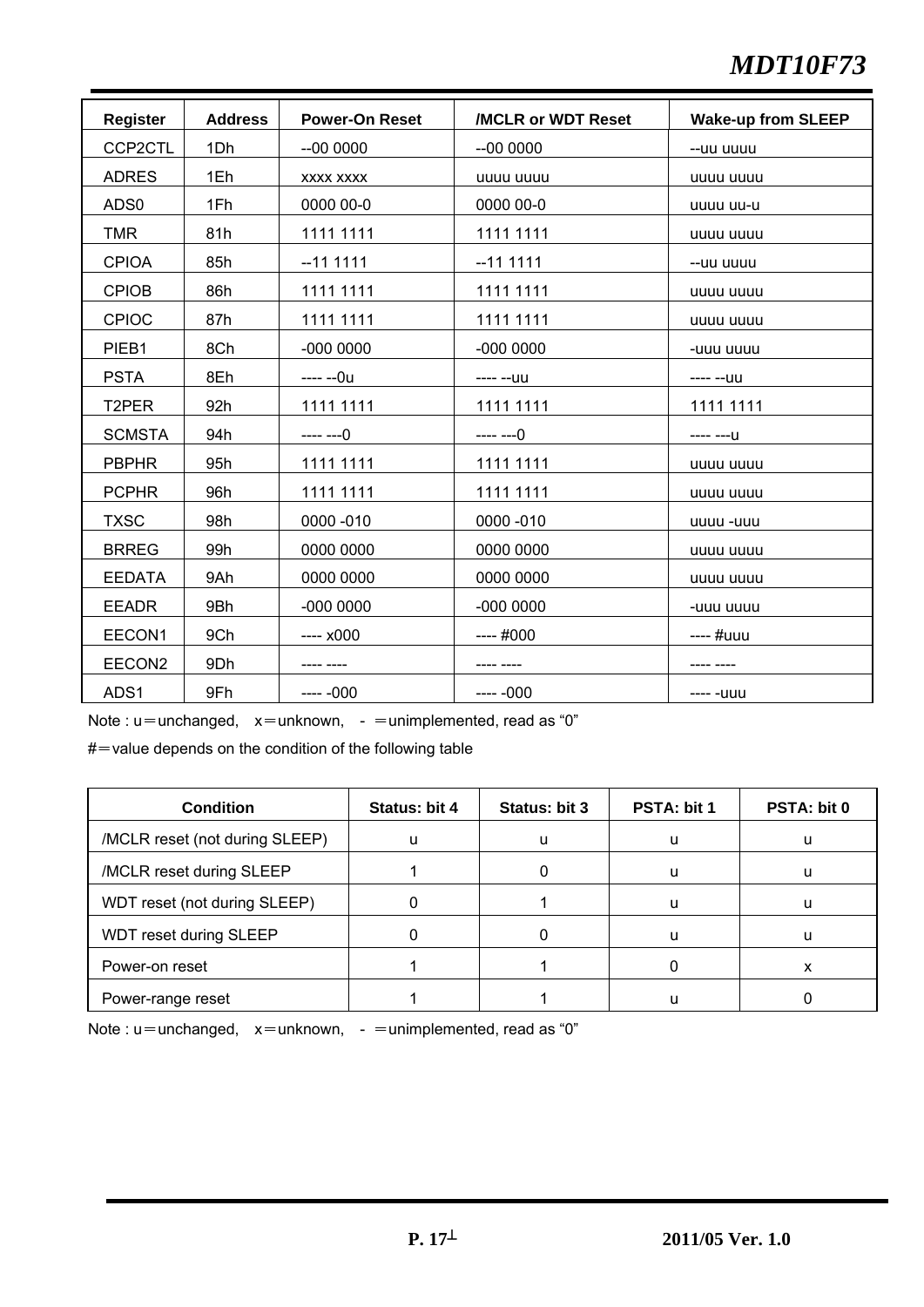### *9. Instruction Set*

| <b>Instruction Code</b> | <b>Mnemonic</b><br><b>Operands</b> | <b>Function</b>                  | <b>Operating</b>                                                         | <b>Status</b> |
|-------------------------|------------------------------------|----------------------------------|--------------------------------------------------------------------------|---------------|
| 010000 00000000         | <b>NOP</b>                         | No operation                     | None                                                                     |               |
| 010000 00000001         | <b>CLRWT</b>                       | Clear Watchdog timer             | $0 \rightarrow WT$                                                       | TF, PF        |
| 010000 00000010         | <b>SLEEP</b>                       | Sleep mode                       | $0 \rightarrow W$ T, stop OSC                                            | TF, PF        |
| 010000 00000011         | <b>TMODE</b>                       | Load W to TMODE register         | $W \rightarrow TMODE$                                                    | None          |
| 010000 00000100         | <b>RET</b>                         | Return from subroutine           | $Stack \rightarrow PC$                                                   | None          |
| 010000 00000rrr         | <b>CPIO</b><br>$\mathsf{R}$        | Control I/O port register        | $W \rightarrow CPIO$<br>R                                                | None          |
| 010001 1rrrrrrr         | STWR R                             | Store W to register              | $W \rightarrow R$                                                        | None          |
| 011000 trrrrrrr         | LDR $R, t$                         | Load register                    | $R\rightarrow t$                                                         | Ζ             |
| 111010 iiiiiiii         | LDWI i                             | Load immediate to W              | $i \rightarrow W$                                                        | None          |
| 010111 trrrrrrr         | SWAPR R, t                         | Swap halves register             | $IR(0-3)$<br>$\Leftrightarrow R(4 \sim 7)] \rightarrow t$                | None          |
| 011001 trrrrrrr         | INCR R, t                          | Increment register               | $R + 1 \rightarrow t$                                                    | Z             |
| 011010 trrrrrrr         | <b>INCRSZ R, t</b>                 | Increment register, skip if zero | $R + 1 \rightarrow t$                                                    | None          |
| 011011 trrrrrrr         | ADDWR R, t                         | Add W and register               | $W + R \rightarrow t$                                                    | C, HC, Z      |
| 011100 trrrrrrr         | SUBWR R, t                         | Subtract W from register         | $R - W \rightarrow t$ or<br>$(R+/W+1\rightarrow t)$                      | C, HC, Z      |
| 011101 trrrrrrr         | DECR R, t                          | Decrement register               | $R - 1 \rightarrow t$                                                    | Z             |
| 011110 trrrrrrr         | DECRSZ R, t                        | Decrement register, skip if zero | $R - 1 \rightarrow t$                                                    | None          |
| 010010 trrrrrrr         | ANDWR R, t                         | AND W and register               | $R \cap W \rightarrow t$                                                 | Z             |
| 110100 iiiiiiii         | ANDWI i                            | AND W and immediate              | i∩W→W                                                                    | Z             |
| 010011 trrrrrrr         | IORWR R, t                         | Inclu. OR W and register         | $R \cup W \rightarrow t$                                                 | Z             |
| 110101 iiiiiiii         | IORWI i                            | Inclu. OR W and immediate        | i ∪ W→W                                                                  | Z             |
| 010100 trrrrrrr         | XORWR R, t                         | Exclu. OR W and register         | $R \oplus W \rightarrow t$                                               | Z             |
| 110110 iiiiiiii         | XORWI i                            | Exclu. OR W and immediate        | li ⊕ W→W                                                                 | Z             |
| 011111 trrrrrrr         | COMR R, t                          | Complement register              | $/R \rightarrow t$                                                       | Z             |
| 010110 trrrrrrr         | R, t<br><b>RRR</b>                 | Rotate right register            | $R(n) \rightarrow R(n-1)$ ,<br>$C\rightarrow R(7)$ , $R(0)\rightarrow C$ | $\mathsf C$   |
| 010101 trrrrrrr         | <b>RLR</b><br>R, t                 | Rotate left register             | $R(n) \rightarrow r(n+1)$ ,<br>$C\rightarrow R(0), R(7)\rightarrow C$    | $\mathsf C$   |
| 010000 1xxxxxxx         | <b>CLRW</b>                        | Clear working register           | $0 \rightarrow W$                                                        | Z             |
| 010001 0rrrrrrr         | <b>CLRR</b><br>$\mathsf{R}$        | Clear register                   | $0 \rightarrow R$                                                        | Z             |
| 0000bb brrrrrrr         | <b>BCR</b><br>R, b                 | Bit clear                        | $0 \rightarrow R(b)$                                                     | None          |
| 0010bb brrrrrrr         | R, b<br><b>BSR</b>                 | Bit set                          | $1 \rightarrow R(b)$                                                     | None          |
| 0001bb brrrrrrr         | R, b<br><b>BTSC</b>                | Bit Test, skip if clear          | Skip if $R(b)=0$                                                         | None          |
| 0011bb brrrrrrr         | <b>BTSS</b><br>R, b                | Bit Test, skip if set            | Skip if $R(b)=1$                                                         | None          |
| 100nnn nnnnnnnn         | <b>LCALL</b><br>n                  | Long CALL subroutine             | $n \rightarrow PC$ ,<br>PC+1→Stack                                       | None          |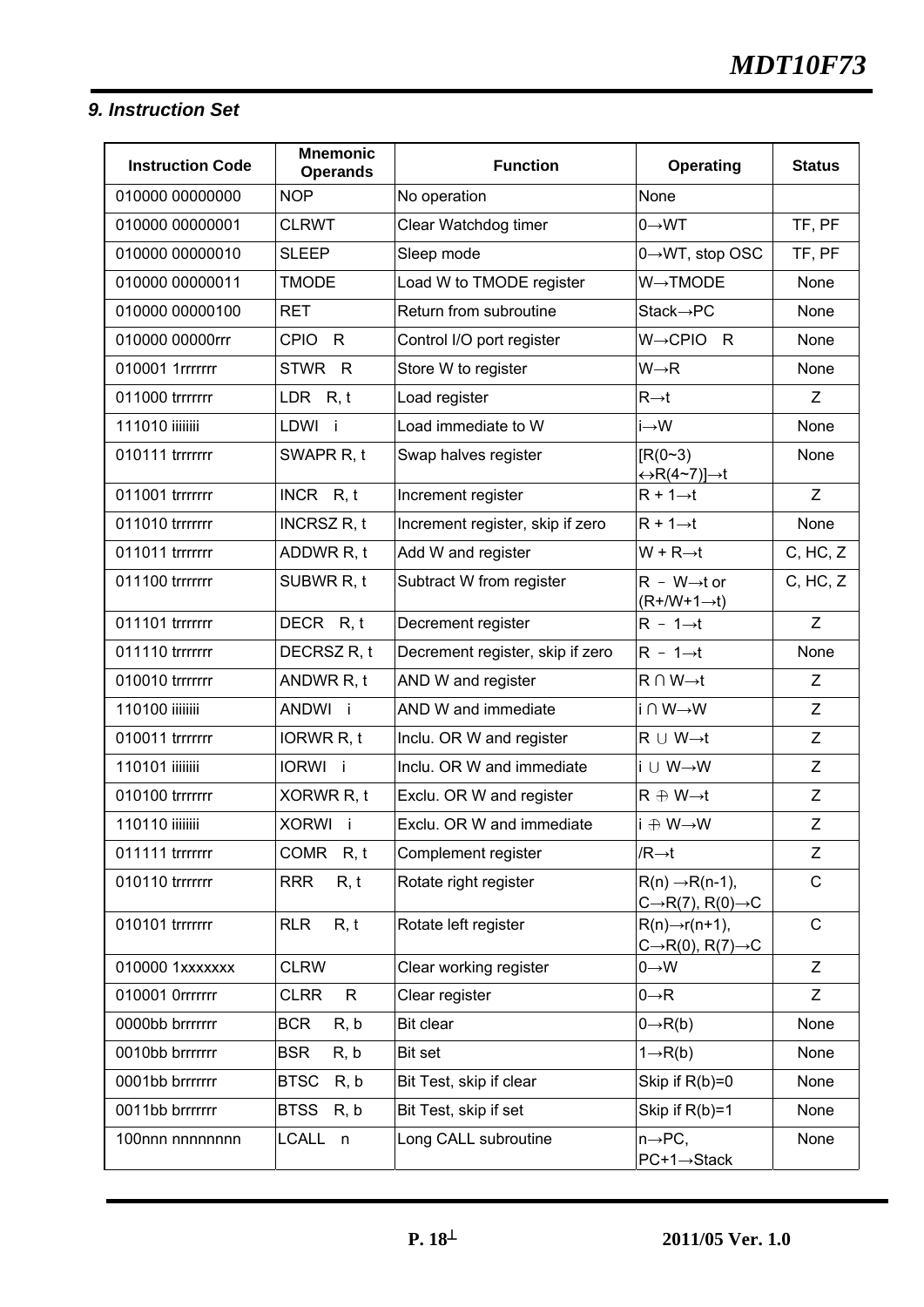# *MDT10F73*

| <b>Instruction Code</b> | <b>Mnemonic</b><br><b>Operands</b> | <b>Function</b>              | Operating                                   | <b>Status</b> |
|-------------------------|------------------------------------|------------------------------|---------------------------------------------|---------------|
| 101nnn nnnnnnnn         | <b>LJUMP</b><br>n,                 | Long JUMP to address         | $\mathsf{In}\rightarrow\mathsf{PC}$         | None          |
| 110111 iiiiiiii         | IADDWI                             | Add immediate to W           | $W+i \rightarrow W$                         | C,HC, Z       |
| 110001 iiiiiiii         | RTWI                               | Return, place immediate to W | Stack→PC,i→W                                | None          |
| 111000 iiiiiiii         | <b>SUBWI</b>                       | Subtract W from immediate    | i-W→W                                       | C,HC, Z       |
| 010000 00001001         | RTFI                               | Return from interrupt        | $ Stack \rightarrow PC, 1 \rightarrow GIS $ | None          |

Note:

| W            | Working register                                | b   |   | <b>Bit position</b>      |
|--------------|-------------------------------------------------|-----|---|--------------------------|
| WT.          | Watchdog timer                                  |     |   | Target                   |
| <b>TMODE</b> | TMODE mode register                             |     | 0 | : Working register       |
| <b>CPIO</b>  | Control I/O port register                       |     | 1 | : General register       |
| TF.          | Timer overflow flag                             | R   |   | General register address |
| PF           | Power loss flag                                 | С   |   | Carry flag               |
| РC           | Program Counter                                 | HC. |   | Half carry               |
| <b>OSC</b>   | Oscillator                                      | Ζ   |   | Zero flag                |
| Inclu.       | <b>Inclusive</b><br>$\mathcal{L}$ $\mathcal{L}$ |     |   | Complement               |
| Exclu.       | Exclusive<br>$\cdot \oplus \cdot$               | x   |   | Don't care               |
| <b>AND</b>   | Logic AND<br>ໍ′∩                                |     |   | Immediate data (8 bits)  |
|              |                                                 | n   |   | Immediate address        |

## *10. Electrical Characteristics*

\*Note: Temperature=25°C

- 1. Operation Current:
	- (1) HF (C=10p), WDT disable, PRD disable

|      | 4M                 | 10M                | 20M   | Sleep |
|------|--------------------|--------------------|-------|-------|
| 2.5V | 500uA              | 1.1 <sub>m</sub> A | 2.2mA | 1uA   |
| 3.0V | 700uA              | 1.4 <sub>m</sub> A | 2.6mA | 1uA   |
| 4.0V | 1.1mA              | 2.1mA              | 4.1mA | 1uA   |
| 5.0V | 1.6mA              | 3.1mA              | 5.4mA | 1uA   |
| 5.5V | 1.9 <sub>m</sub> A | 4.2mA              | 6.9mA | 1uA   |

These parameters are for reference only.

(2) XT (C=10p), WDT – disable, PRD – disable

| .    |       |                    |       |       |
|------|-------|--------------------|-------|-------|
|      | 1M    | 4M                 | 10M   | Sleep |
| 2.5V | 150uA | 500uA              | 1.2mA | 1uA   |
| 3.0V | 180uA | 600uA              | 1.5mA | 1uA   |
| 4.0V | 420uA | 950uA              | 2.2mA | 1uA   |
| 5.0V | 720uA | 1.5mA              | 3.2mA | 1uA   |
| 5.5V | 960uA | 1.8 <sub>m</sub> A | 3.6mA | 1uA   |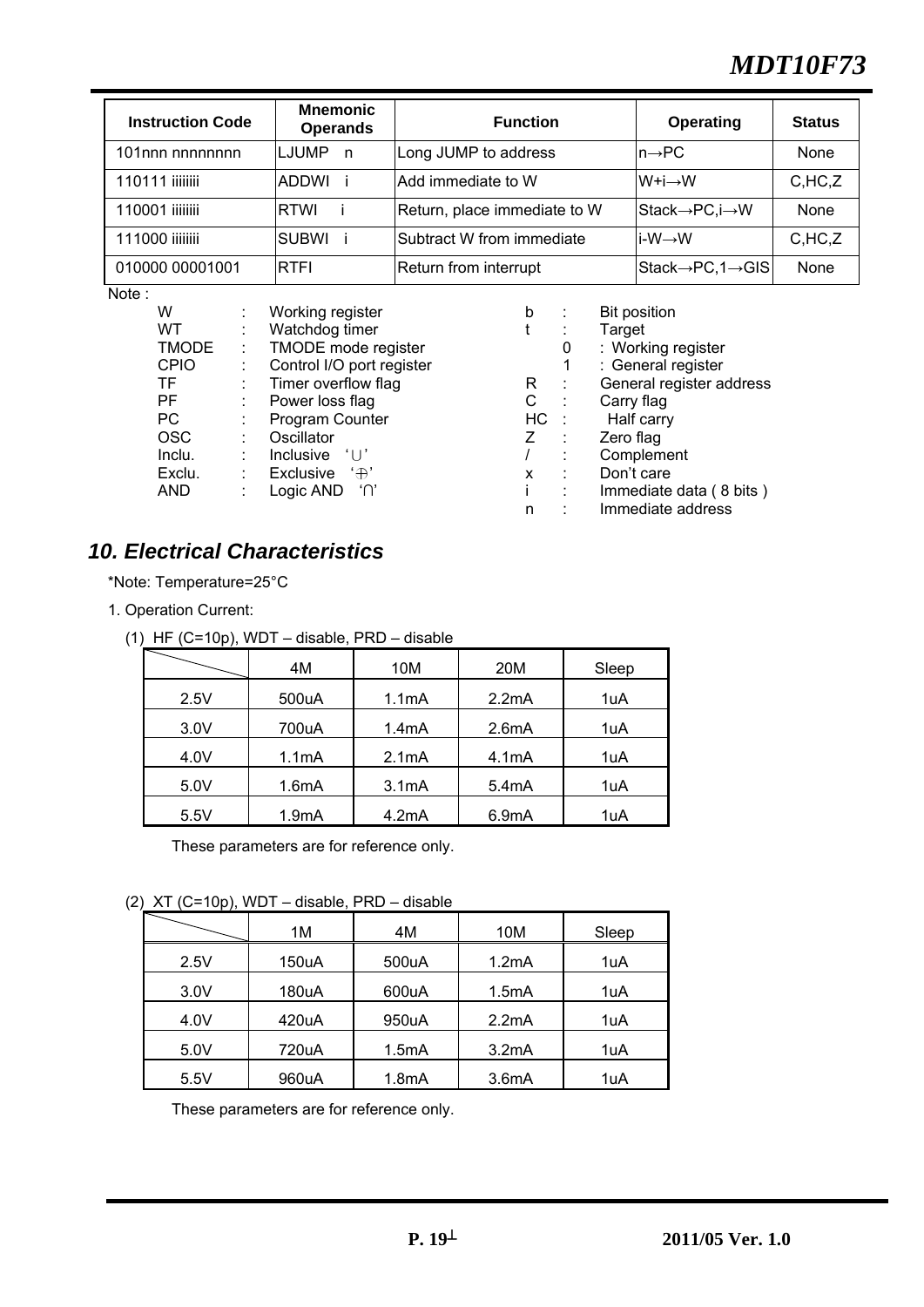|      | 32K   | 455K  | 1M    | Sleep |
|------|-------|-------|-------|-------|
| 2.5V | 40uA  | 100uA | 190uA | 1uA   |
| 3.0V | 50uA  | 140uA | 230uA | 1uA   |
| 4.0V | 100uA | 240uA | 440uA | 1uA   |
| 5.0V | 200uA | 480uA | 630uA | 1uA   |
| 5.5V | 290uA | 650uA | 950uA | 1uA   |

(3) LF (C=10p), WDT – disable, PRD – disable

These parameters are for reference only.

(4) RC, WDT – disable, PRD – disable,  $@VDD = 5.0V$ 

| C    | $\mathsf R$ | Freq. | Current |
|------|-------------|-------|---------|
|      | 4.7k        | 9.5M  | 4.2mA   |
|      | 10k         | 5.1M  | 2.2mA   |
|      | 47k         | 1.2M  | 650uA   |
| 3p   | 100k        | 550K  | 450uA   |
|      | 300k        | 190K  | 300uA   |
|      | 470k        | 120K  | 250uA   |
|      | 4.7k        | 4.2M  | 1.9mA   |
|      | 10k         | 2.2M  | 1.5mA   |
|      | 47k         | 520K  | 500uA   |
| 20p  | 100k        | 250K  | 350uA   |
|      | 300k        | 80K   | 250uA   |
|      | 470k        | 50K   | 200uA   |
|      | 4.7k        | 1.3M  | 1.3mA   |
|      | 10k         | 700K  | 700uA   |
| 100p | 47k         | 150K  | 320uA   |
|      | 100k        | 70K   | 270uA   |
|      | 300k        | 22K   | 240uA   |
|      | 470k        | 15K   | 220uA   |
|      | 4.7k        | 570K  | 990uA   |
|      | 10k         | 270K  | 670uA   |
|      | 47k         | 60K   | 280uA   |
| 300p | 100k        | 30K   | 230uA   |
|      | 300k        | 8K    | 220uA   |
|      | 470k        | 6K    | 210uA   |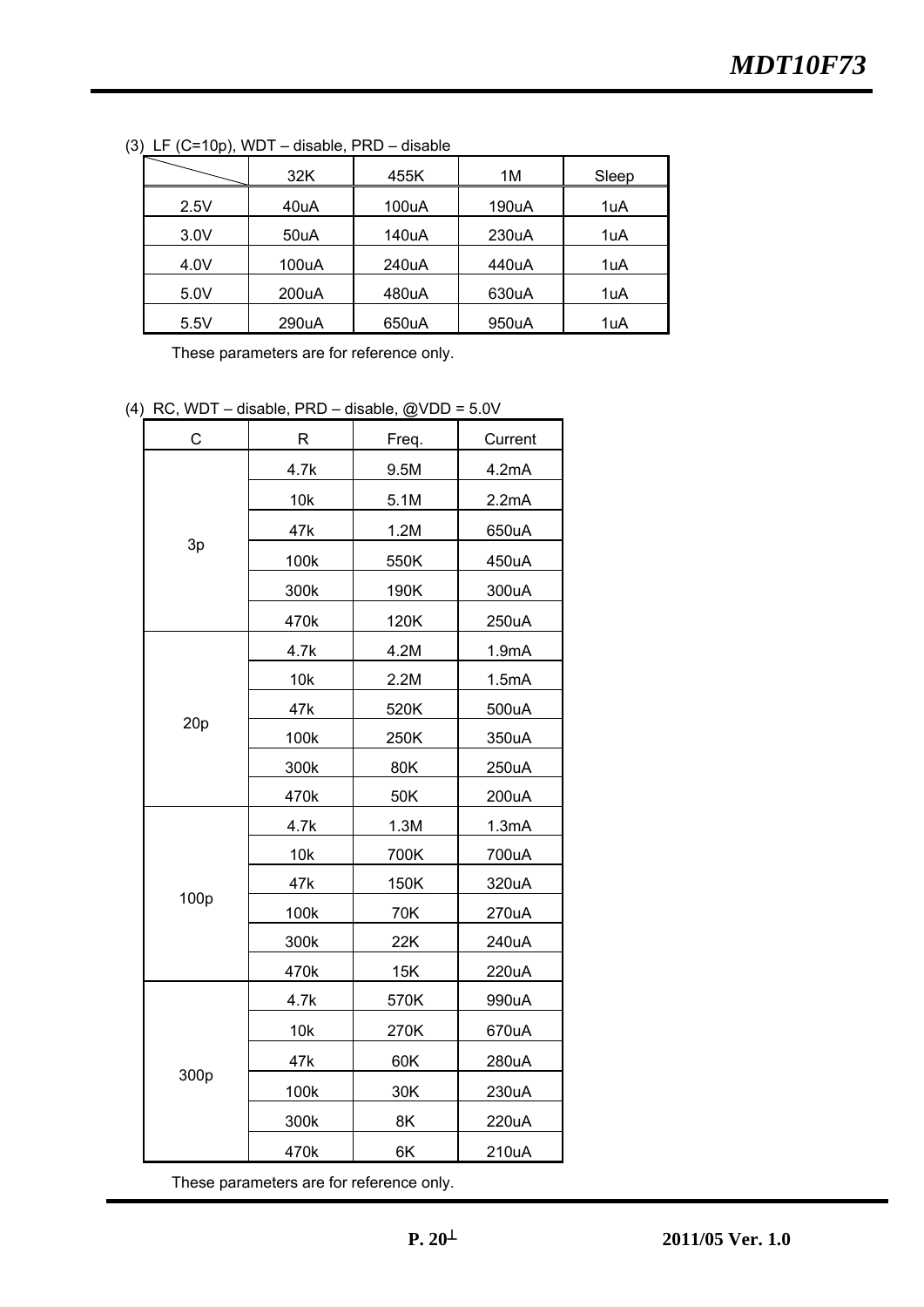|                           | ) RC, WDT – disable, PRD – disable, @VDD = 3.0V |       |         |
|---------------------------|-------------------------------------------------|-------|---------|
| $\mathsf{C}_{\mathsf{L}}$ | R                                               | Freq. | Current |
|                           | 4.7k                                            | 9.5M  | 1.8mA   |
|                           | 10k                                             | 5.5M  | 1.1mA   |
|                           | 47k                                             | 1.4M  | 300uA   |
| 3p                        | 100k                                            | 680K  | 160uA   |
|                           | 300k                                            | 232K  | 80uA    |
|                           | 470k                                            | 147K  | 80uA    |
|                           | 4.7k                                            | 5.1M  | 990uA   |
|                           | 10k                                             | 2.8M  | 550uA   |
|                           | 47k                                             | 6.7M  | 170uA   |
| 20p                       | 100k                                            | 325K  | 100uA   |
|                           | 300k                                            | 110K  | 60uA    |
|                           | 470k                                            | 65K   | 60uA    |
|                           | 4.7k                                            | 1.8M  | 700uA   |
|                           | 10k                                             | 950K  | 350uA   |
|                           | 47k                                             | 210K  | 100uA   |
| 100p                      | 100k                                            | 110K  | 80uA    |
|                           | 300k                                            | 35K   | 60uA    |
|                           | 470k                                            | 20K   | 60uA    |
|                           | 4.7k                                            | 820K  | 620uA   |
|                           | 10k                                             | 417K  | 200uA   |
|                           | 47k                                             | 75K   | 100uA   |
| 300p                      | 100k                                            | 52K   | 66uA    |
|                           | 300k                                            | 42K   | 55uA    |
|                           | 470k                                            | 40K   | 48uA    |

(5) RC, WDT – disable, PRD – disable, @VDD = 3.0V

These parameters are for reference only.

## 2. Input Voltage (VDD = 5V):

|     | PA~PC           | Min        | Max   |
|-----|-----------------|------------|-------|
|     | TTL             | <b>VSS</b> | 1.45V |
| Vil | Schmitt trigger | <b>VSS</b> | 1.21V |
|     | TTL             | 1.55V      | VDD   |
| Vih | Schmitt trigger | 3.06V      |       |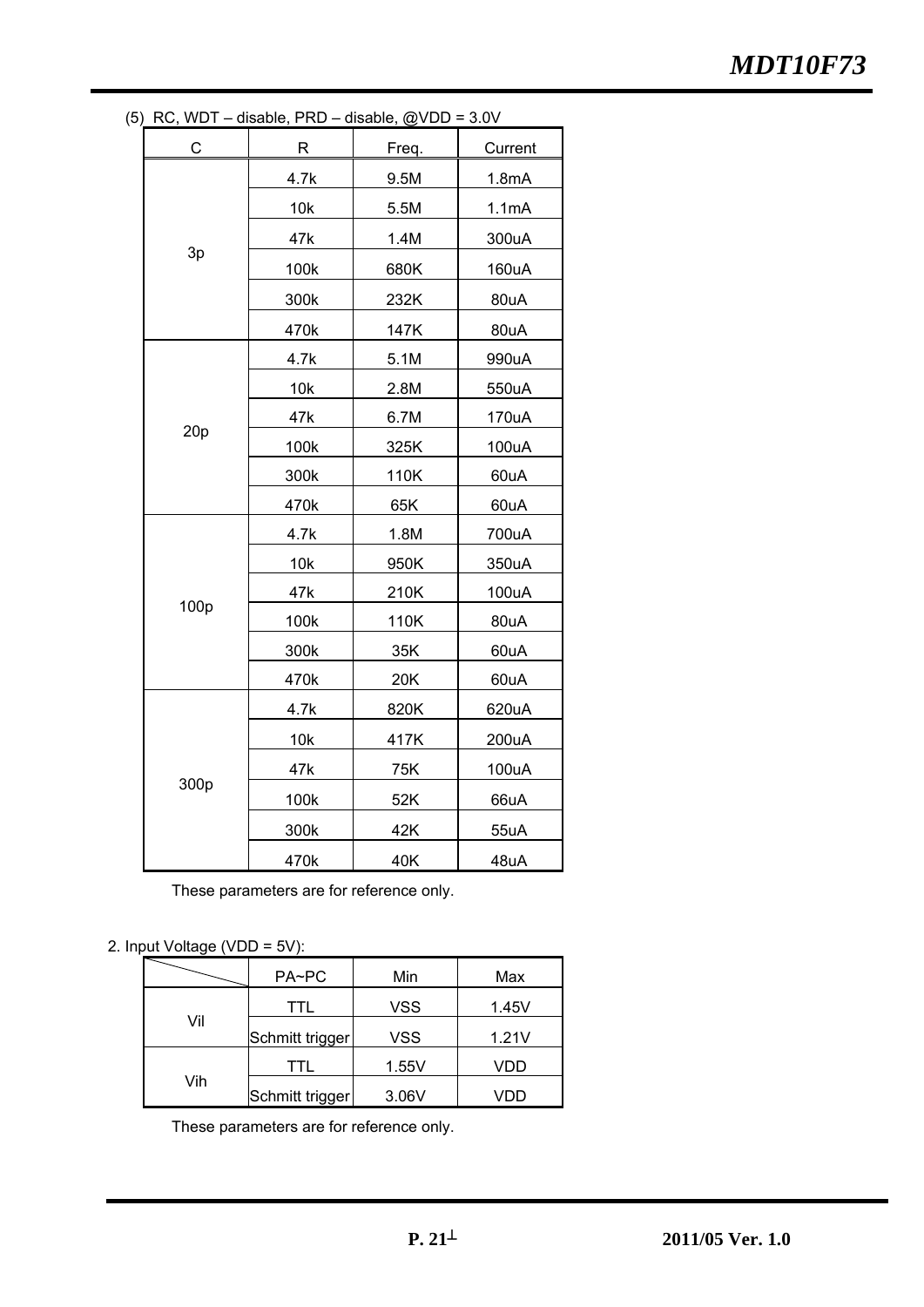Input Voltage (VDD = 3V):

|     | PA~PC           | Min        | Max   |
|-----|-----------------|------------|-------|
|     | TTL             | <b>VSS</b> | 1.03V |
| Vil | Schmitt trigger | <b>VSS</b> | 0.95V |
|     | TTL             | 1.1V       | VDD   |
| Vih | Schmitt trigger | 1.7V       | JDD.  |

These parameters are for reference only.

3. Output Voltage (VDD = 5V):

|     | PA~PC | Condition       |
|-----|-------|-----------------|
| Voh | 3.3V  | $loh = -20mA$   |
| Vol | 0.5V  | $IoI = 20mA$    |
| Voh | 4.5V  | $loh = -5mA$    |
| Vol | 0.2V  | $I$ ol = 5m $A$ |

These parameters are for reference only.

| Output Voltage (VDD = 3V): |
|----------------------------|
|----------------------------|

|     | PA~PC | Condition     |
|-----|-------|---------------|
| Voh | 1.5V  | $loh = -10mA$ |
| Vol | 0.3V  | $IoI = 10mA$  |
| Voh | 2.4V  | $loh = -5mA$  |
| Vol | 0.2V  | $IoI = 5mA$   |

These parameters are for reference only.

4. Output Current (Max.) (VDD = 5V):

|                | Current           |
|----------------|-------------------|
| Source current | 6mA               |
| Sink current   | 18 <sub>m</sub> A |

These parameters are for reference only.

5. The basic WDT time-out cycle time:

|      | Time             |
|------|------------------|
| 2.5V | 35 <sub>ms</sub> |
| 3.0V | 30ms             |
| 4.0V | 28ms             |
| 5.0V | 25ms             |
| 5.5V | 23ms             |